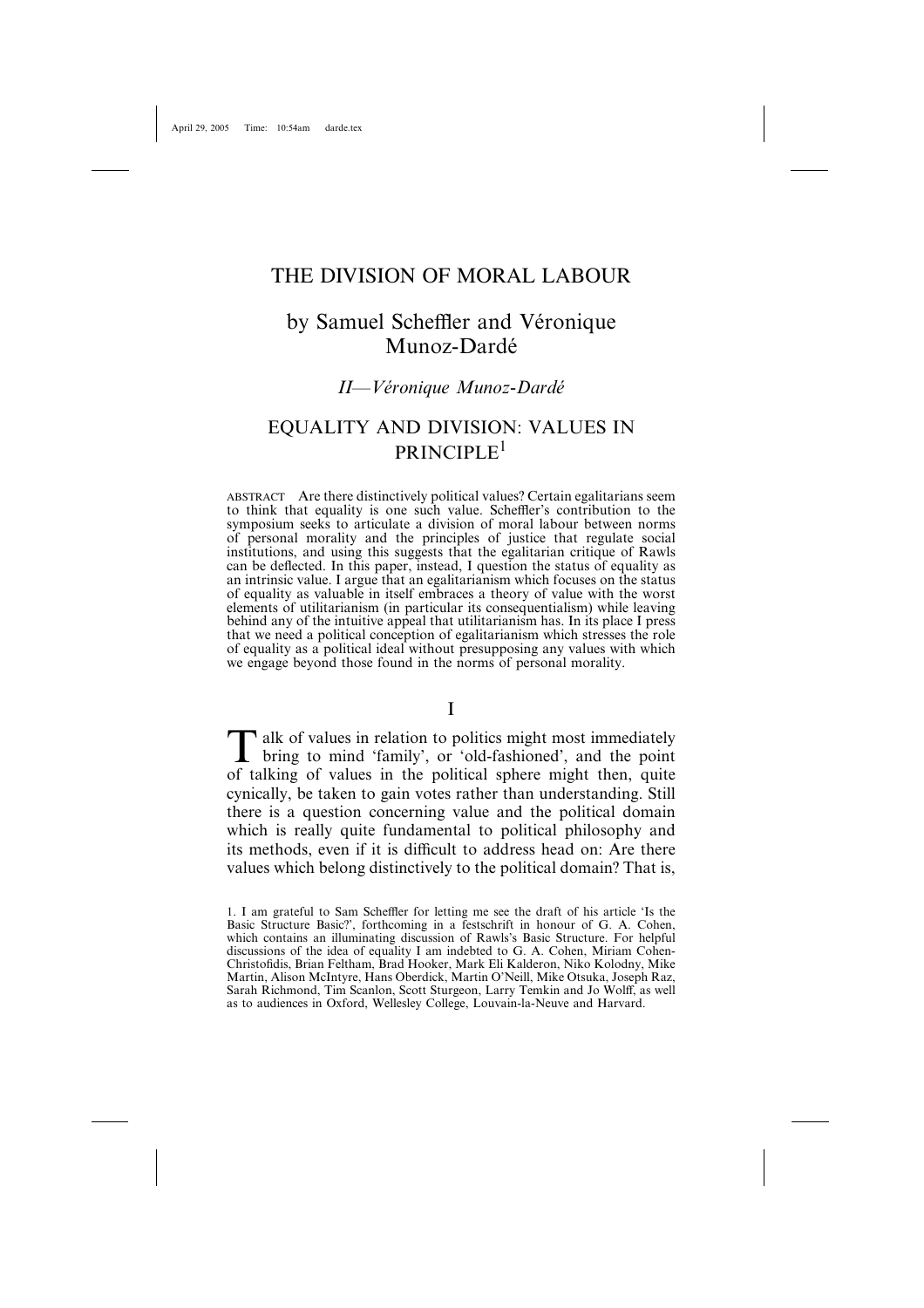are there values which we can recognize, or at least engage with, only in the context of social institutions and the expectations they give rise to? If there are any such values, then one might expect that equality would be one among them. For we can certainly make sense of the idea that a just society should aim to be an equal society, while at the same time it is not at all clear what it would be for a man to pursue equality for its own sake within his individual life, quite apart from any social concerns or purposes.

Certainly the claims of equality seem to focus one of the most interesting and powerful critiques of liberal tradition in theories of justice that have developed over the last half century. In Rawls's liberal egalitarianism, 'justice as fairness' is a concern principally at the level of the basic institutions of society: we need to fashion the fabric of the social world around us to meet the needs of all. But Rawls does not insist that the participants in this just society should all equally strive for equality. Egalitarian theories question whether this liberal egalitarianism really takes the value of equality seriously. For this position seems to limit the virtue of equality or fairness to its political institutions. So G. A. Cohen presses Rawls in his commitment to an ideal of equality. He insists that if you leave the task of preservation of equality solely to your institutions, and do not require that individuals also care about it, then you do not take seriously the central claims that equality makes on us. Proper attention to the demands of equality require us all to be moved to alleviate inequalities around us, and not merely to strive for the kinds of institutions that Rawls deems just. Since Rawls focuses the concern with equality at the level of the basic structure, Cohen suggests that Rawlsian principles of justice are consistent with a society stocked with self-interested entrepreneurs. So if Cohen's complaint is right, the liberal egalitarian must move beyond Rawls's commitments and insist that individuals, and not just political institutions, pay due attention to equality.

In his contribution to this symposium, Samuel Scheffler seeks to disarm Cohen's challenge (as well as the criticisms levelled at Rawls along similar, if slightly different, lines, by Murphy and Nagel—the latter more sympathetic to Rawls). Scheffler proceeds by appealing to a division of values which can be located within an individual, as well as a division of labour between individuals and institutions. Individuals will care about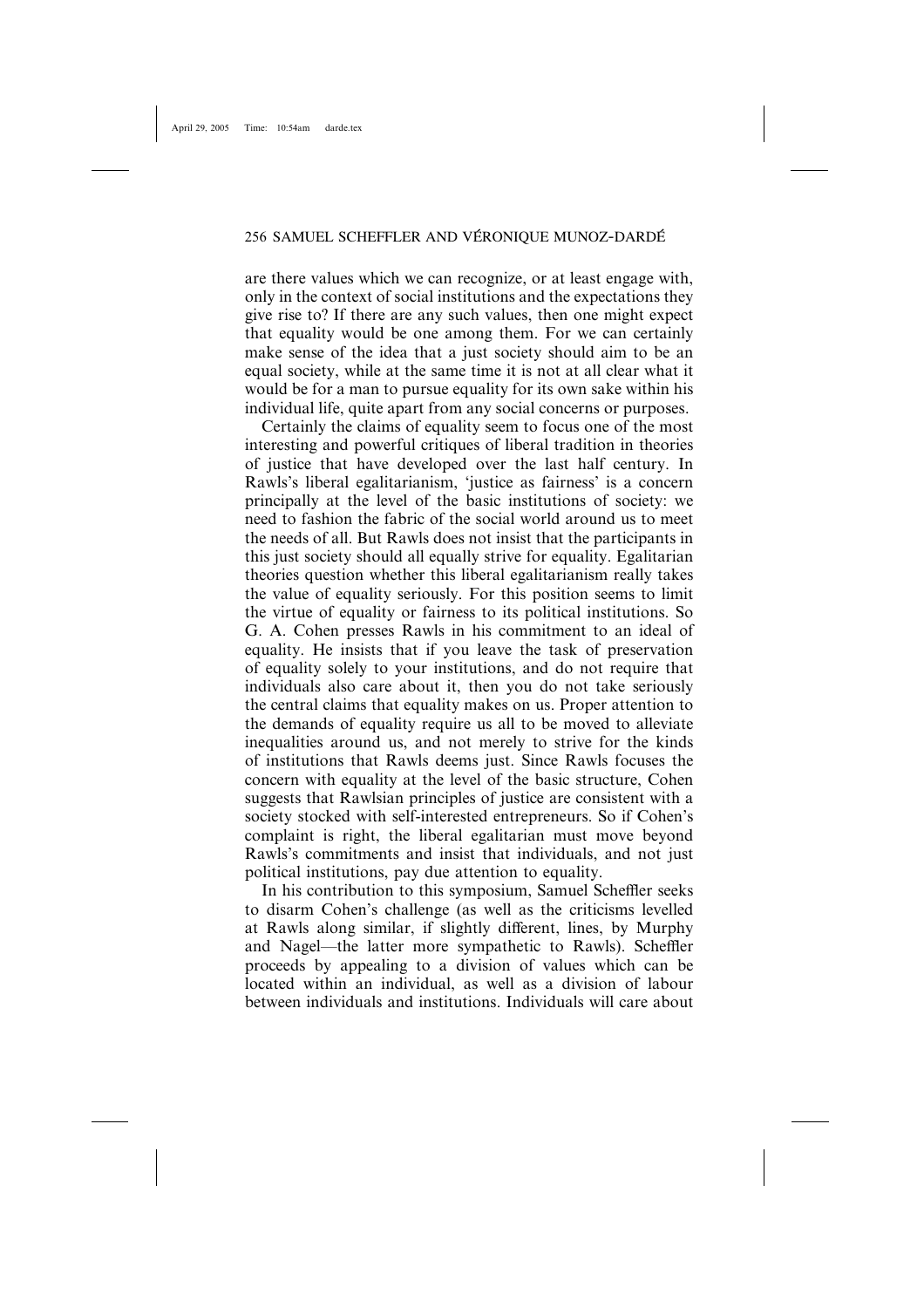equality as they care about the welfare of others. But, in addition, the well-being of any individual requires that they both possess and pursue personal goals and interests. So as much as impartial or impersonal values matter to individuals, they must make room for the central pursuit of their personal goals, and for their partial concern for those they care for. Scheffler suggests that we can understand Rawls's division of labour as realizing a way of reconciling and integrating these two sets of concerns. Our institutions aim at looking after the impartial values of equality and justice, and thereby busy themselves with redistributing resources and meeting needs. 'The task of realizing the values of justice and equality will be assigned primarily to what Rawls calls "the basic structure of society" ' (Scheffler, 2005: 236). Within this context, individuals can then pursue their own goals, devote themselves to their partial affections and engagements, without denying the importance of equality and benevolence. Thus Scheffler argues for a 'division of moral labour'. This division of labour is rooted in recognition of pluralism about values, and seeks to reconcile values that would otherwise come into conflict. Scheffler contrasts this view with a conception of justice and equality which treats them as purely institutional values and would obscure the appeal and plausibility of a Rawlsian conception. Hence he rejects Murphy's view that Rawls's project is to make justice less costly and burdensome for individuals, and Cohen's charge that Rawls provides a justification for 'unlimited self-seekingness in the economic choices' of individuals'. Scheffler also criticizes Nagel's own moral division of labour, with which he is otherwise more in sympathy, for attributing the personal and impersonal standpoint to two divergent aspects of the self, and for overlooking the variety of non-institutional values (for reducing them to personal concerns).

So has Scheffler disarmed Cohen's concerns as we highlighted them above? One way to dramatize a doubt is to ask whether the division Scheffler suggests will result in the requirement that individuals should care about equality. From the fact that many people will be concerned to foster the value of equality in furnishing these institutions, surely it does not follow that all who are governed by these institutions will likewise care; nor that anything should be done to make these people care. And Cohen's concern is that Rawls will admit as perfectly just a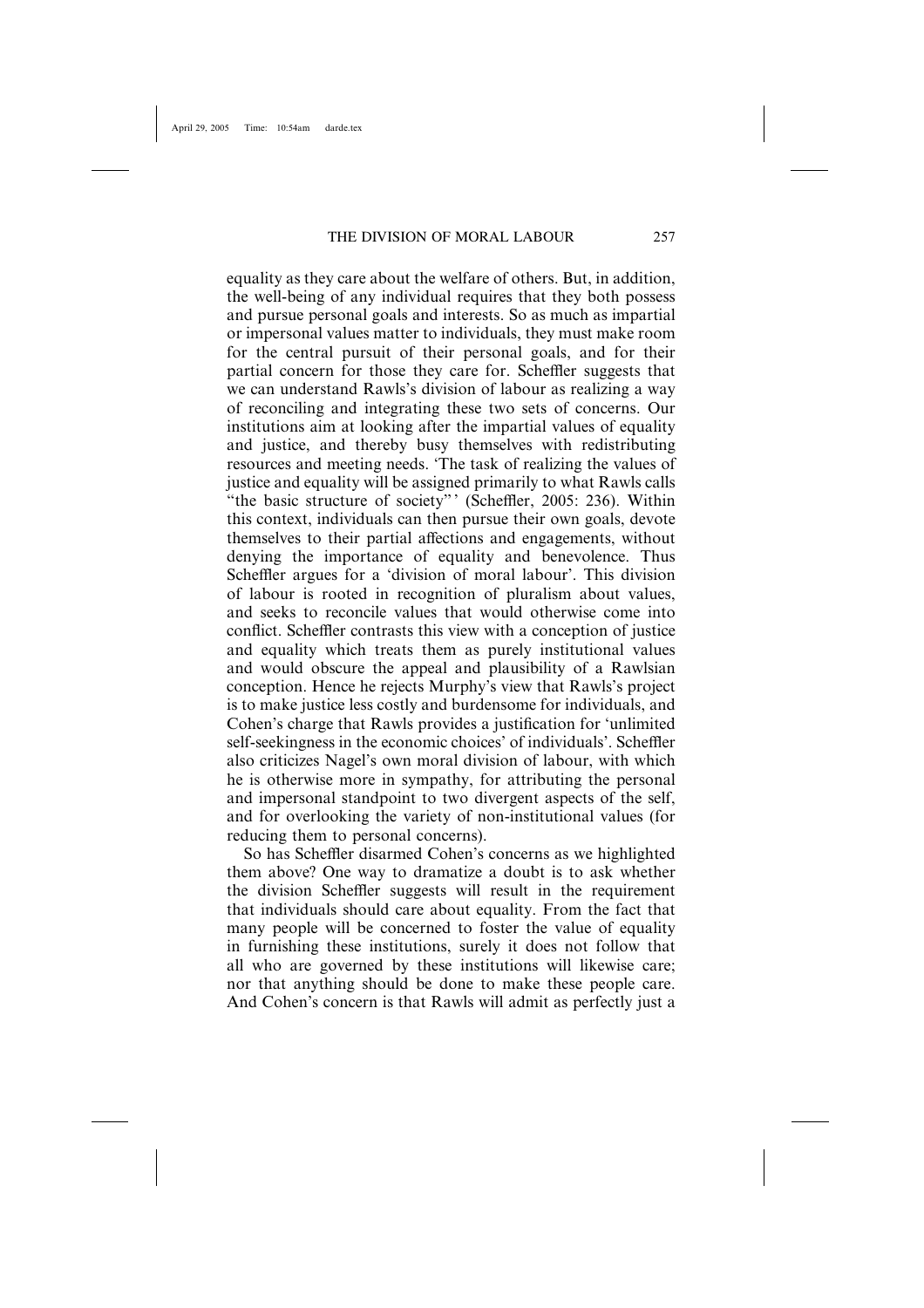society in which a minority of entrepreneurs extract benefits from the many as long as the society as a whole still satisfies Rawls's constraints on how the institutions of the basic structure should maintain equality. As long as these individuals do not act so as to undermine the order of society, we do not seem to have anything to criticize in them from Rawls's point of view.2 Does Scheffler's re-telling alter this? If not, how has Cohen's initial complaint been answered?

I am sure that there is more for Scheffler to say at this juncture, but here I want to open up another avenue for understanding the division of labour and the status of an ideal of equality. Once we recognise the idea of equality as a value in itself, then it is difficult to deny that individuals, and not solely institutions, should be concerned with equality, and hence that there is some failing in a society which does not encourage its citizens to care about this value, that is a society which lacks an *egalitarian ethos*. 3

On the other hand, isn't there something puzzling about the idea that one should care about equality as such, rather than just care for the needs of others? Well, that is the idea I shall explore here. For, I want to suggest that we can understand the liberal egalitarian's position here as one which seeks to maintain an ideal of equality without thereby recognizing a substantive value of equality. This suggests an alternative and more direct response to the egalitarian critique of Rawls. And it suggests that some things may matter in the political domain without thereby being of value in themselves—we need to contrast our political ideals, with the moral values which underpin them.

In his defence of liberal egalitarianism against a variety of opponents, Scheffler contrasts egalitarianism with consequen-

<sup>2.</sup> The worry that Rawlsian institutions do not require virtues of their citizens is a criticism that David Wiggins takes up from Cohen, and develops from a nonegalitarian outlook (Wiggins: 2004).

<sup>3.</sup> This, I take it, is Cohen's main complaint against Rawls. His argument against the Basic Structure is that the idea is either too confined—if it is restricted to the legal structure, or conceptually vague—if it is supposed to go beyond, and thus to contain some individual choices within this legal structure. However Cohen's criticism of the Rawls's Basic Structure is aimed at showing 'decisively, that justice requires an *ethos governing daily choice which goes beyond one of obedience to just rules*' (Cohen, 2000: 136, emphasis added). I shall return to the idea of an egalitarian ethos to supplement institutional justice at the end of this paper—my suggestion will be that the attraction of this idea derives its main appeal through an oscillation between principles and policies.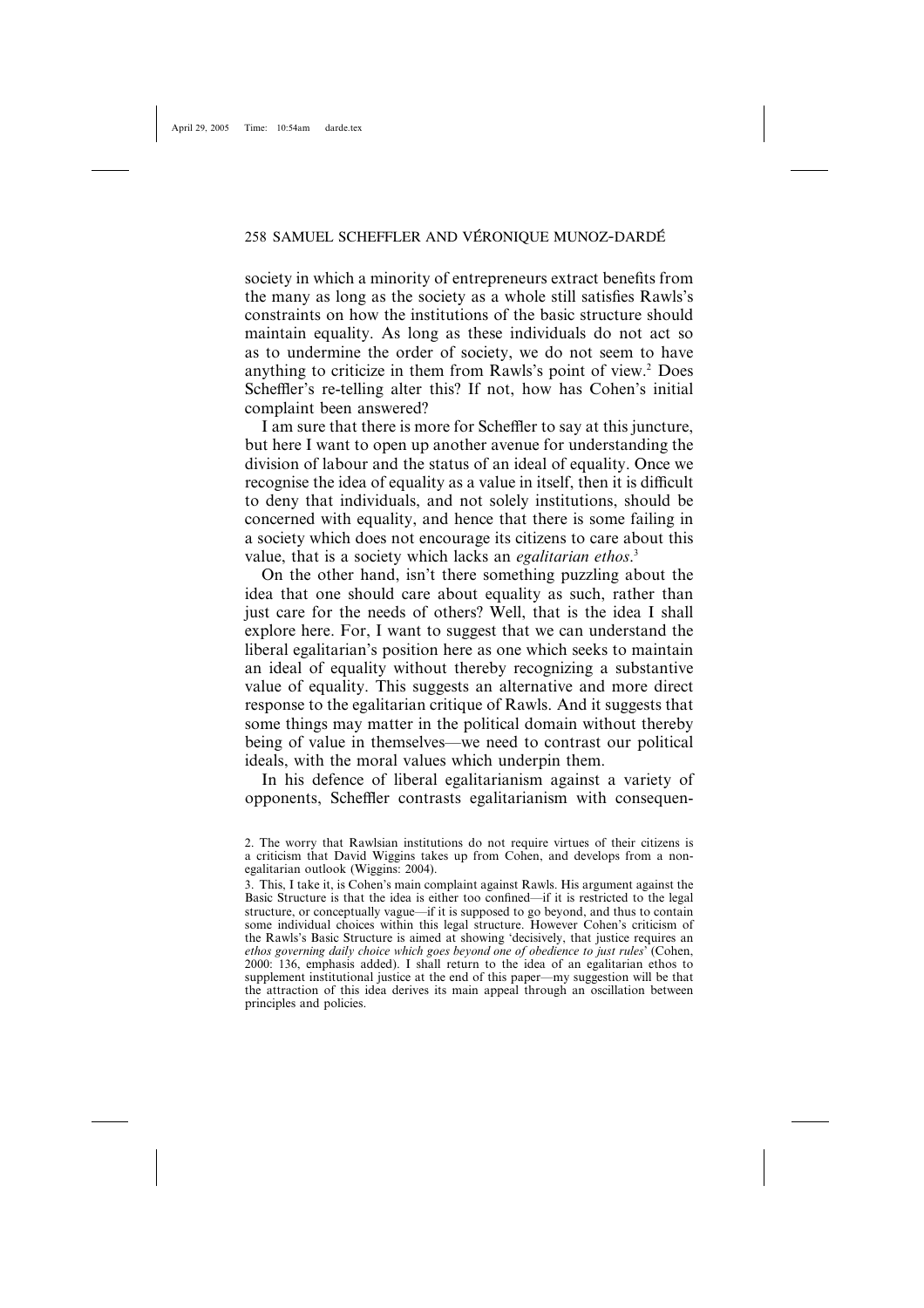tialism. Here, in contrast, I want to highlight a certain parallel between Cohen's egalitarianism and consequentialism. One may find this echoed already in Scheffler's strategy. For suppose that Cohen is unsatisfied, as I have suggested, with Scheffler's division of moral labour, and his attempt to secure a space for the individual pursuit of a good life. The obvious riposte back to egalitarians like Cohen is that if equality were really a value as they conceive of it, then our engagement with it would be susceptible to the kinds of problem long outlined by critics of consequentialist accounts of values. That is: the complaint back to authors who insist on the value of equality is that they have an objection to Rawls only to the extent that they present us with a picture which is aptly described in the terms used by Scheffler for consequentialism, namely that they 'make room for the traditional norms of personal life only insofar as their use can be justified at a putatively more fundamental level where a thoroughly impartial concern for all individuals prevails' (Scheffler, 2005: 235).4

In what follows, I shall develop this line of thought further. I shall argue that the particular understanding of the value of equality that Cohen needs echoes some familiar foundational problems in utilitarian conceptions of value; that both approaches are committed to a form of consequentialism. But before I proceed, a clarification is in order. Egalitarianism is diverse, and not all egalitarians have the commitments to which I just referred. Many people consider that equality constitutes an attractive political ideal, one which is part of the promise of a just society. We recognize the importance and legitimacy of the claims that others have on us through political institutions, and many of these have traditionally been expressed in the language of egalitarianism. So the concern here is not to attack egalitarianism as such, but rather a particular philosophical understanding of it. That is to say, my concern here is to work out *what* we value or should value through a political ideal of egalitarianism; not to question whether we do or should have such an ideal in the first place.

<sup>4.</sup> Of course in (Scheffler, 1982) Scheffler has made one of the main contributions to the significance of this worry, and the shape that moral theory may take in the light of it.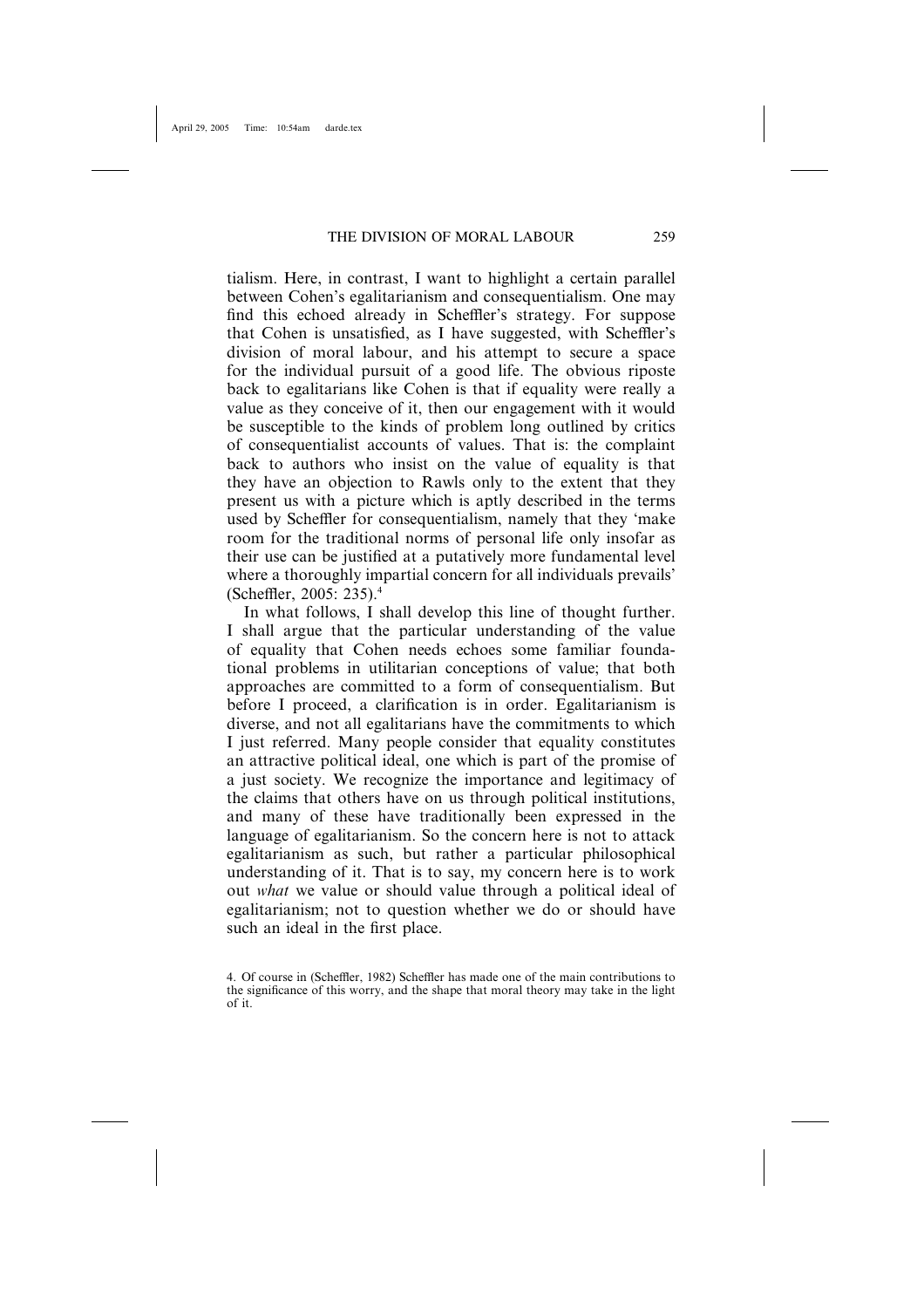Consequently, I will employ the term *intrinsic egalitarianism* for the view that there is a value that equality has *in itself* : that there is an autonomous, impersonal, political value, and hence that proper engagement with this value may be in competition with the pursuit of personal aims.<sup>5</sup> Egalitarianism, more broadly conceived, is simply the espousal of a political ideal of equality, whatever values that ideal is to taken to be grounded in. And in contrast to intrinsic egalitarianism, I aim here to sketch a conception of egalitarianism which embraces the political ideal of equality but denies that there is any distinctive value to equality in itself. Such egalitarianism need appeal to no more than the ordinary values that we can all recognize in the pursuit of our own personal aims. Of course, even on this view, one must admit that conflicts can and do arise between the pursuit of equality and one's concern for a good life; but no such conflict will be an instance of a deep division among our values, between the personal and impersonal values. For on this conception of egalitarianism, there is no reason to think of equality *as such* as of value.

I proceed as follows. I start out from the connections noted by Thomas Nagel between egalitarianism and utilitarianism, before turning to the separate strands of ethical and metaphysical doctrines that the two exhibit in order to isolate some common traits, but also to highlight some key dissimilarities. The main difference between these two doctrines is that intrinsic egalitarians substitute the intrinsic value of equality for the impersonal value of welfare within what remains a broadly consequentialist framework; and this, I argue, is not a welcome move. In particular, someone who makes this move will find him- or herself committed to encouraging equalization, which

<sup>5.</sup> For intrinsic egalitarians equality may be instrumental to achieve valuable political or social goals but it is also a value to be promoted for its own worth. Examples of intrinsic egalitarians are G. A. Cohen, whose criticism of Rawls Scheffler discusses in his article, and also Larry Temkin (who uses the term *non-instrumental egalitarianism* to characterize his own position). Thomas Nagel also sometimes writes as if he is committed to this idea. (See Section II below.) Of course those who are intrinsic egalitarians might not envisage their view in such a way that the stress on equality is what they highlight—the manner in which I present their view is one that they will not necessarily endorse. Authors sometimes termed 'luck-egalitarians' may or may not be committed to intrinsic egalitarianism. At any rate the debate about luckegalitarianism is principally centred on responsibility and choice rather than on the intrinsic value of equality, and therefore covers a different set of issues.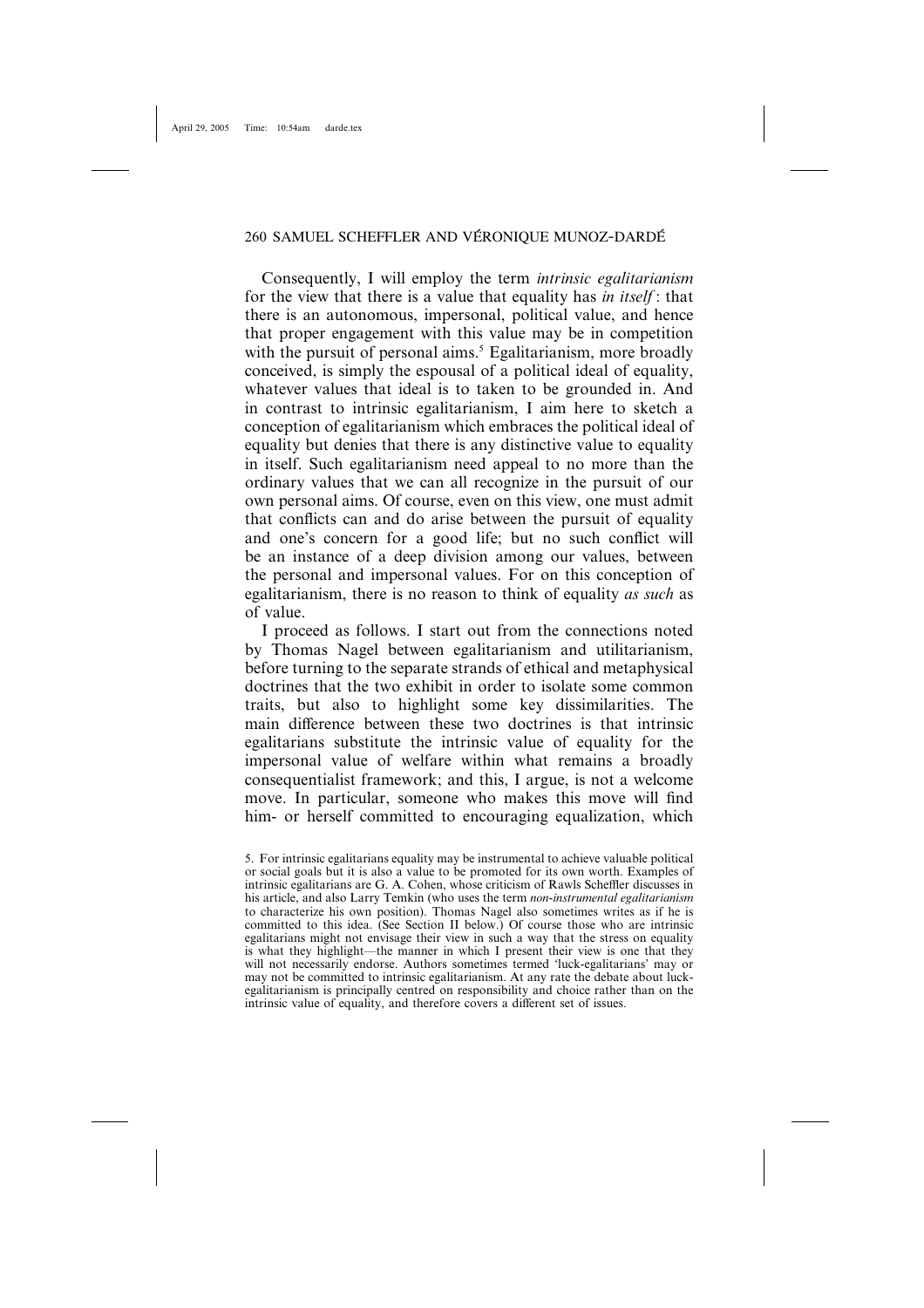commitment, or so I contend, is not appropriately explained by invoking fairness. In its place, my suggestion is that, instead of mirroring utilitarian theory of value, egalitarians could do worse than to retake the *political* legacy of utilitarianism, its political concern to find a response to claims of need of individuals, and its appeal not to be selfish in one's demands on common resources. I conclude by saying that this political element, common to the egalitarian tradition and to utilitarianism, can be separated out from the particular theory of value adopted by consequentialism.

My main suggestion in this paper is that exploring and developing the political ideal of equality thus understood might allow for egalitarianism to be individualized rather than consequentialist, and, to use a Rawlsian phrase out of its original context, political rather than metaphysical.<sup>6</sup> Scheffler suggests that we need a moral division of labour within the individual among impersonal and personal values. When it comes to equality, however, I want to suggest that we do not need to appeal to this kind of division. Rather we need to understand the division of labour within society as organized such that we can provide an adequate institutional response to needs, in particular through political institutions so arranged that they guarantee that everyone has enough to enjoy safely a life of value.7 The attractions and the claims that society so organised has on us can be understood just by reference to what we all value in the pursuit of our individual goals, without having to step outside of that into impersonal values.

But now to egalitarianism and utilitarianism.

## II

I am not the first writer to draw attention to the connections between egalitarianism and utilitarianism. In his article 'Equality', Nagel notes in passing a similarity between his favoured

<sup>6.</sup> I use the term *metaphysical* just to indicate the commitment to a certain metaphysics of value, namely the intrinsic (and not merely instrumental) value of equality.

<sup>7.</sup> By needs I do not mean what is sometimes called 'basic needs'. Rather, I start out from the idea of need as that which is a requirement for someone to flourish. For discussions of this way of looking at needs, See (Wiggins 1998: 1–59) and (Foot 2001).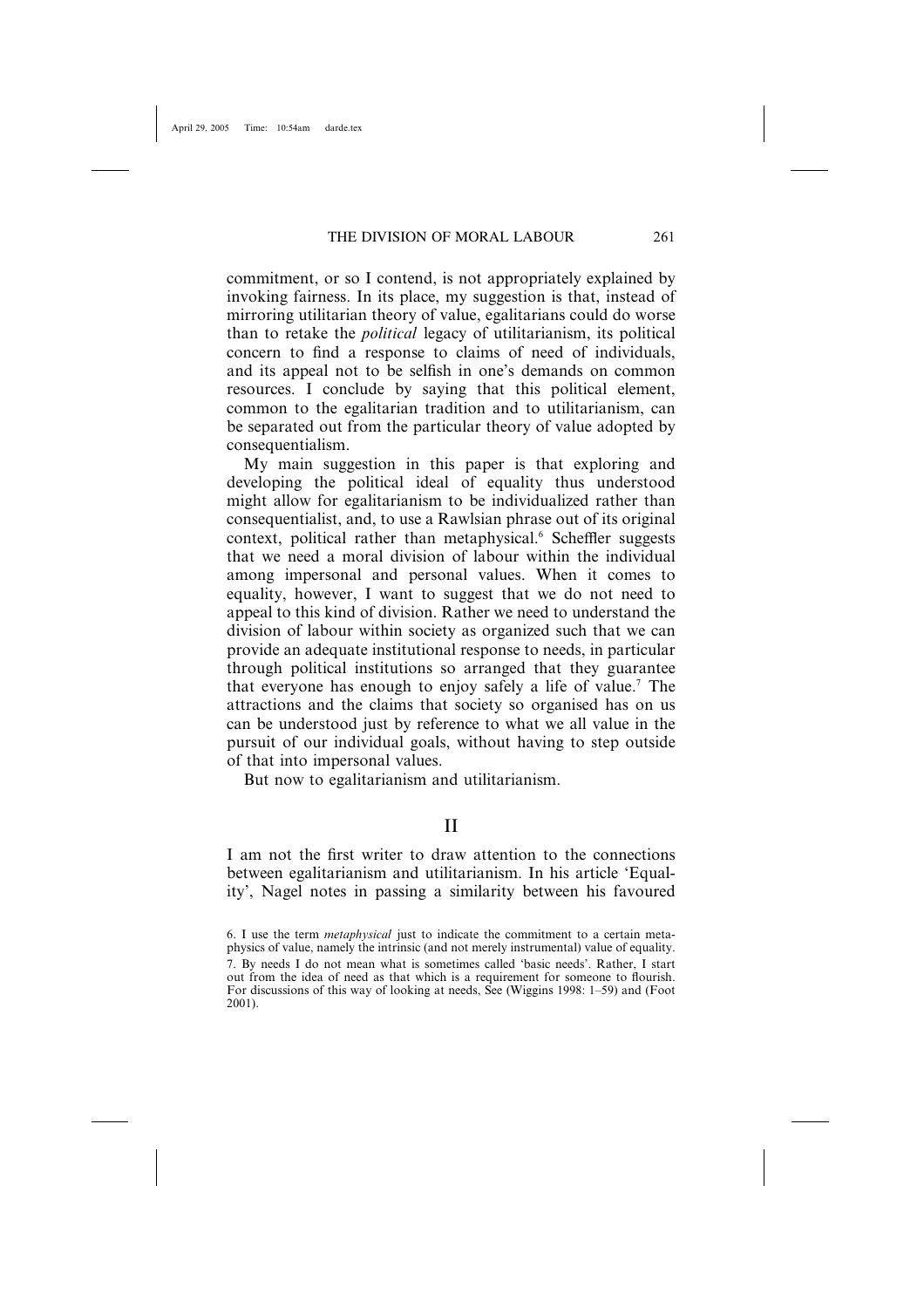view, egalitarianism, and a certain outlook on ethical theory, utilitarianism, or more specifically, utilitarian consequentialism. Both conceptions are, he writes, 'applied first to the assessment of outcomes rather than of actions' (Nagel, 1979: 117). The parallel he notes between utilitarianism and egalitarianism is not generally embraced by intrinsic egalitarians. A superficial explanation of this neglect of kinship would be that utilitarianism has had a very bad press, so no one wants to be seen keeping its company. But let me tentatively offer what I think might be a more charitable and plausible account of why this parallel has been otherwise left unremarked.

Nagel compares egalitarianism and utilitarianism in terms of their shared consequentialism: their holding that the rightness or wrongness of actions (or policies) depends on their tendency to lead to good or bad outcomes or state of affairs. Now the rejection of utilitarianism in contemporary political thought does not focus on its consequentialism, if by this we mean the simple (but contentious) thought that states of affairs are to be compared and ranked as better or worse than each other, and that there is always a reason, or even a duty, to bring about a better than a worse state of affairs. Rather, objections to utilitarianism typically treat it as a theory of distributive justice, and point out, following Rawls, that utilitarianism 'fails to take seriously the distinction between persons' (Rawls: 1999, Sect. 5:  $24$ ).<sup>8</sup> That is, the counter-intuitive consequences of embracing pure utilitarianism tend to be the focus in discussions of it, and in turn are offered as reasons to reject it. So critics tend to overlook the positive grounds for endorsing it and fail to consider how one can avoid a commitment to it in the light of them.

Moreover, one may think that these implausible, or unacceptable, political directions of utilitarianism can be challenged without having to abandon the appealing idea that morality (or indeed rationality) requires that we choose the action or social policy which, of those available to us, delivers the best state of affairs. Indeed, as I shall go on to argue (taking

<sup>8.</sup> Rawls also considers that utilitarianism 'mistakes impersonality for impartiality' (1999, Sect. 30: 166). This second line of criticism has not received as much attention as the oft quoted separateness of persons. I shall return to this distinction between impartiality and impersonality, and in particular to what might be contentious in attaching impersonal values to state of affairs in Section III.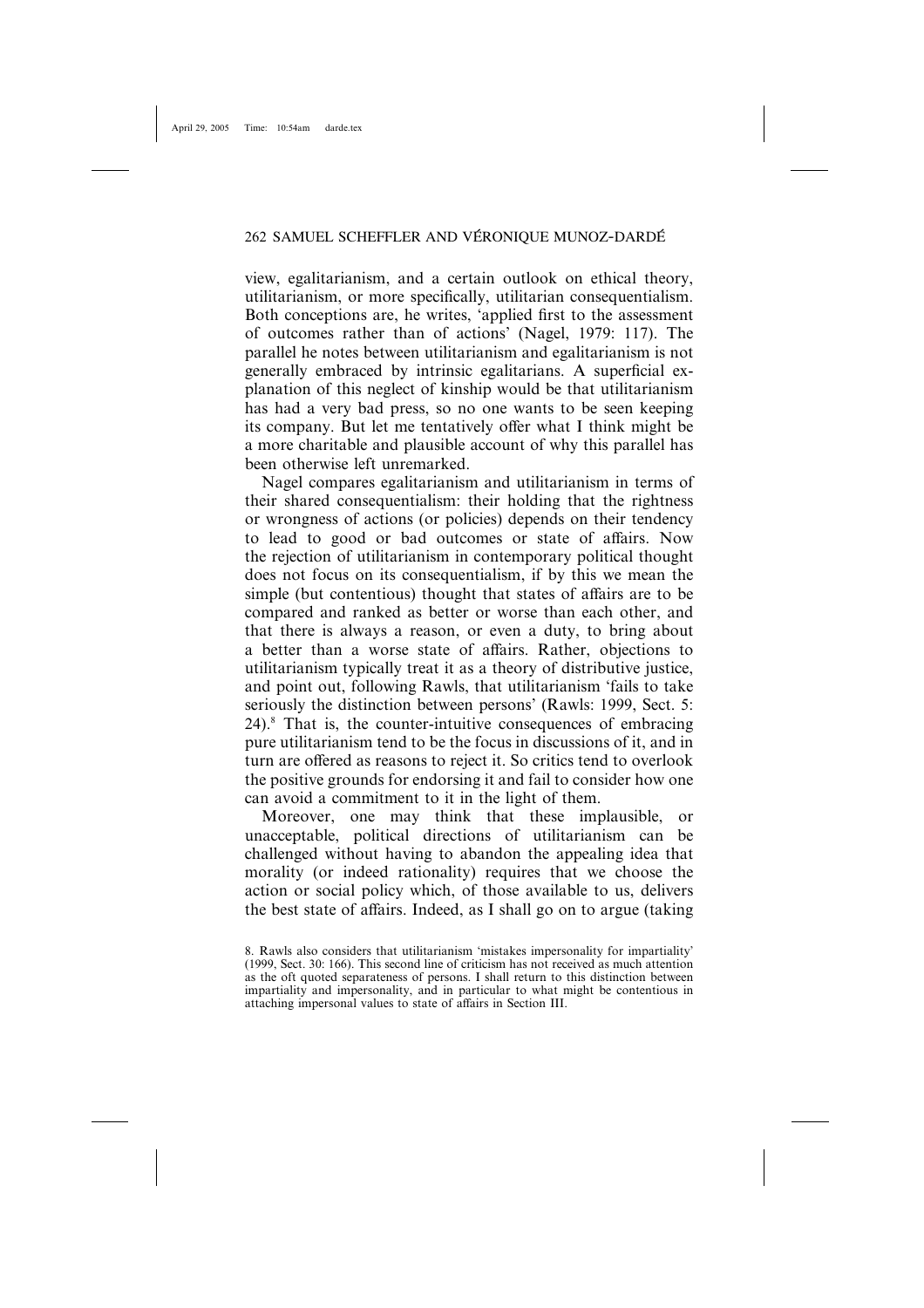my lead from Philippa Foot), it is difficult to escape the appeal of this way of putting things, unless we challenge the very *possibility* of meaningfully ranking overall social states of affairs from best to worst in a morally significant way.

Once we distinguish the consequences, so to speak, of utilitarianism and the grounds for endorsing it, it becomes easier to see how one might explicitly reject utilitarianism through concern with what follows from it, yet still tacitly be moved by what led to the doctrine in the first place. And hence it becomes intelligible how the constitutive, formal consequentialism of many contemporary theories becomes invisible. (To repeat: by *consequentialism* I mean the idea that morality requires that we should bring about the best outcome of those available to us. Properties of states of affairs are thus the primary end of our actions.) For those who find the ranking of state of affairs an appealing way of thinking about what morality requires while also recognizing difficulties with utilitarian political and distributive principles, it becomes tempting to leave foundational consequentialism unquestioned, and instead to seek to avoid the problematic aspects of utilitarianism by an appeal to, for example, individualistic side-constraints. The resulting theory thus remains consequentialist at heart, while being held up as a departure from utilitarianism. This, I hypothesize, is the main reason why those contemporary defenders of the moral worth of equality (those who are committed to the thought that, other things being equal, the best action or policy is that which brings us closest to an outcome in which equality obtains) do not term themselves consequentialists. And this is why they ignore the formal similarities with consequentialist reasoning in their theories.

Let us be a little more precise about what egalitarian consequentialism with side-constraints is. An 'unconstrained' consequentialist egalitarian would be committed to the thought that the right action, the right social policy, is that which, out of those available to us, brings us closest to a valuable state of affairs, equality. But, anyone attracted to this form of definition of egalitarianism will swiftly qualify it. The most salient way in which intrinsic egalitarians have modified this is simple model is in order to take into account the role that desert might play in distribution. And in addition, they will insist that we need not conceive of equality as the *only* intrinsic value: other values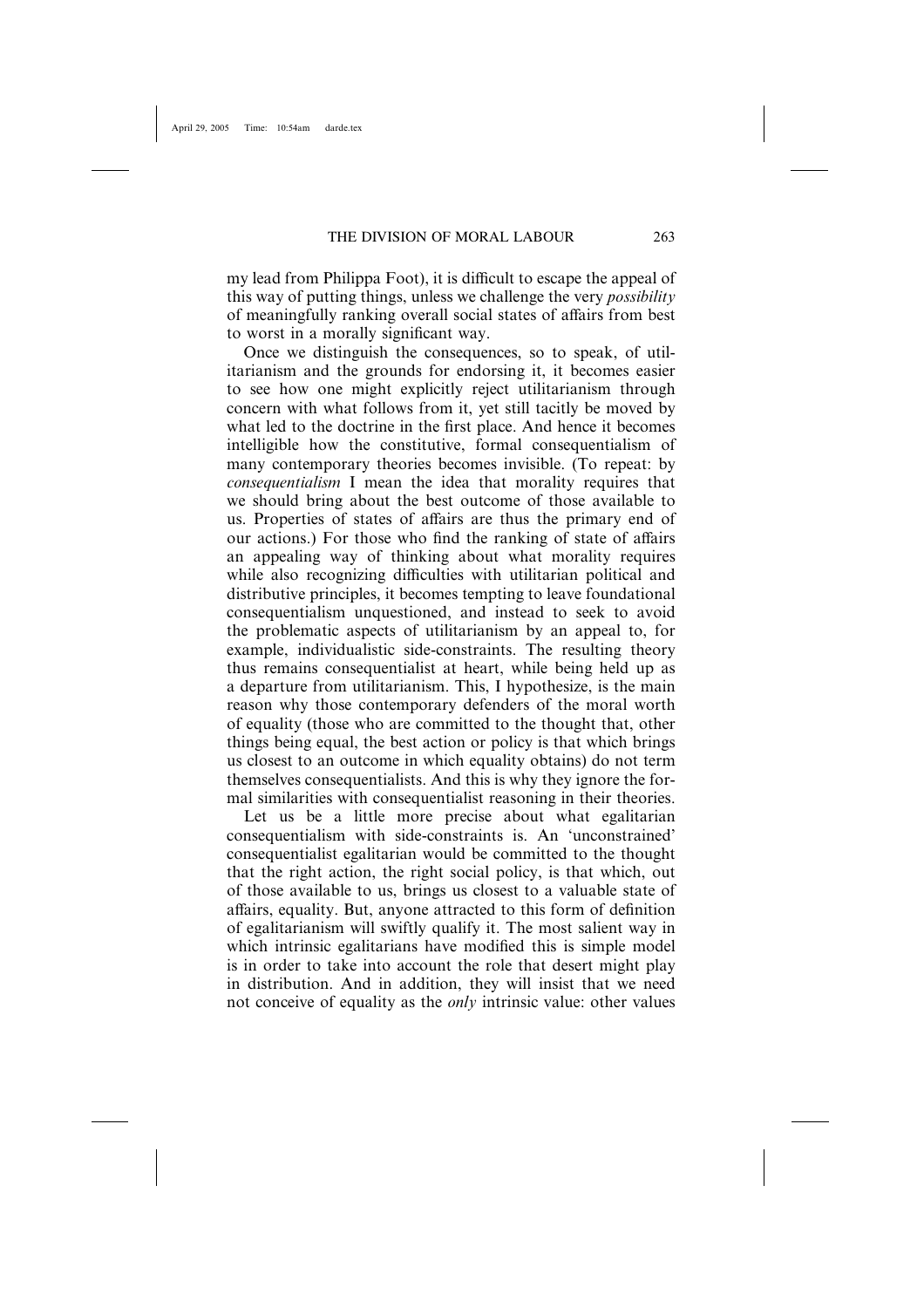come into conflict with equality. (Standardly, this is held of liberty.) Hence the need to appeal to side-constraints. So a more precise formulation of egalitarian consequentialism is this: the right action, or the right social policy, is that which, out of those available to us, and subject to whatever restrictions need be imposed in order to respect other values such as liberty, brings us closest to a state of affairs in which people are rendered as equal as possible.

How does this relate to G. A. Cohen? He describes his own theoretical attitude thus:

I take for granted that there is something which justice requires people to have equal amounts of, not no matter what, but to whatever extent is allowed by values which compete with distributive equality; and I study what a number of authors who share that egalitarian view have said about the dimension(s) or respect(s) in which people should be made more equal, when the price in other values of moving toward greater equality is not intolerable. . . . An *equalisandum* claim specifies that which ought to be equalized, what, that is, people should be rendered equal in. A qualified or *weak equalisandum* claim says that they should be as equal as possible in some dimension but subject to whatever limitations need to be imposed in deference to other values ... [M]ine will be a weak proposal ... (Cohen, 1989: 906ff)

This seems to be just an expression of what we have outlined as intrinsic egalitarianism with side-constraints, committed to (i) identifying fundamental respects in which it is good that people be made equal, and (ii) balancing and adjudicating the claims of this value against other values also to be promoted. This picture also seems to be what Nagel has in mind when he presents us with the task of assessing how much overall goodness would be brought about by an appropriate combination of values to be promoted:

If equality is in itself good, then producing it may be worth a certain amount of inefficiency and loss of liberty . . . (Nagel, 1979: 108)

In contrast to classical utilitarianism, then, I will assume that intrinsic egalitarianism espouses a plurality of values, but still focuses on the centrality of equality: intrinsic egalitarianism presses that we must recognise or promote equality as a value,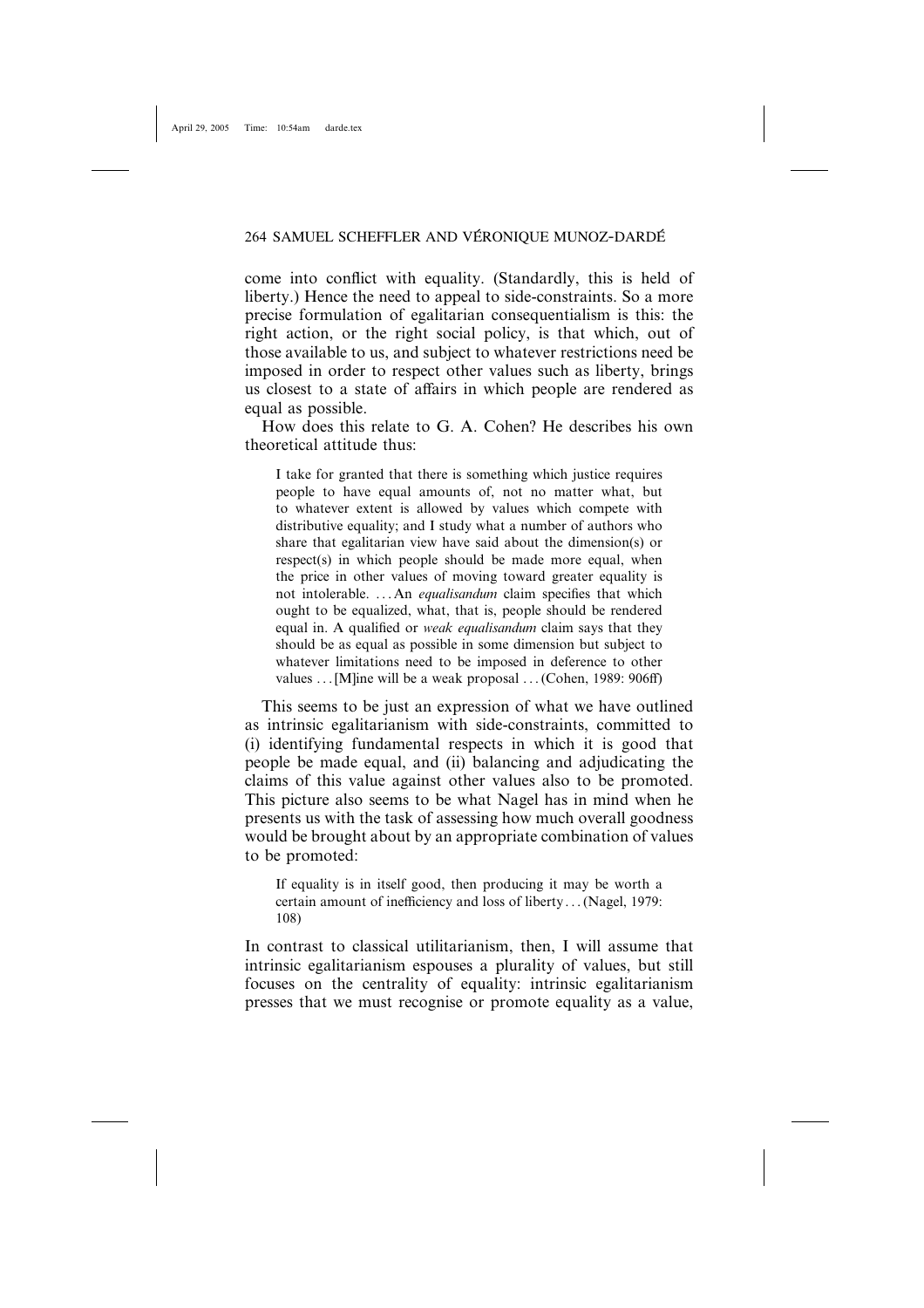while adjudicating its claims relative to other values. But of course, as I indicated above, I don't think this is the only or the best way of conceiving of egalitarianism as a political doctrine. So before I proceed, let me conclude this section by highlighting two of the ways in which one might question this conception of the moral value of equality.

- (i) Although it may be common to conceive of liberty and equality as distinct and conflicting values, this is not the only way of conceiving the relation between them. A long tradition envisages liberty as something we care about, and as of deep importance to us, but which needs to be protected *through* political equality. On this way of viewing things, equality is nothing *but* instrumental.
- (ii) In as far as equality is treated as a fundamental, intrinsic, moral value to be promoted, it is not distinctively *political*. Again, there is an alternative, long-standing, and specifically political ideal of equality which is elaborated by reference not to any outcome (with its corresponding additive model of moral considerations or reasons), but rather by reference to the legitimate claims that others have on us through political institutions.

What this suggests is the existence of two rival conceptions of equality, what I called consequentialism with side-constraints, and a more political conception. But in order to separate these two strands *within* egalitarianism we need to gain a better understanding of what draws intrinsic egalitarians to consequentialism. I turn to this task in the next section.

#### III

We saw that for some key contemporary exponents of egalitarianism the right action, the right social policy, is that which, out of those available to us, and subject to whatever restrictions need be imposed in order to respect other values, brings us closest to a state of affairs in which people are rendered as equal as possible. In embracing this view, these theorists commit themselves to two contentious theoretical tenets, namely (i) the intrinsic worth of equality and thereby (ii) the acceptance of various formal aspects of consequentialism. These two aspects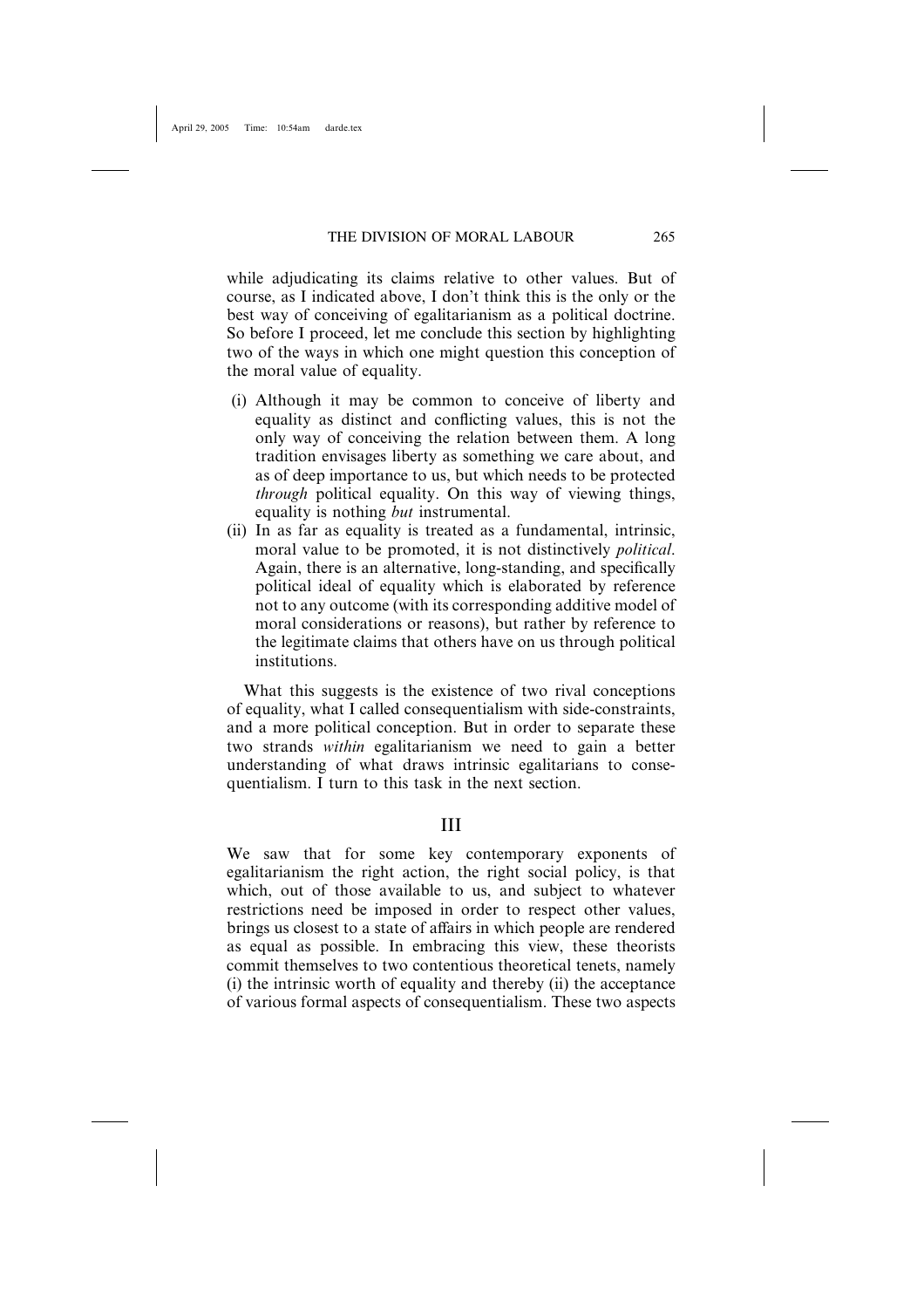may be combined with a third, namely a maximizing model of moral considerations (according to which one should bring about more rather than less good). On the resulting view what is to be maximized is the degree to which people are rendered equal.

The first elements of utilitarianism to highlight in comparison are those which make it a distinctive ethical and *metaphysical* doctrine. These are (i) its postulating the intrinsic worth of well-being and, consequently, (ii) its commitment to consequentialism. That is: the utilitarian supposes that goodness, utility, or welfare, suitably aggregated, are what morality requires that we should bring about. This goes together with the idea that the property through which we establish a comparison and a ranking of policy options is welfare conceived as a property of states of affairs as such. The conception of welfare involved in this account is that of an *impersonal* value, a value attached directly to the outcome brought about, in contrast to a conception of the welfare of particular individuals, and how some things can thereby be good for a given individual.

I mentioned earlier that political philosophers have tended to concentrate on the counterintuitive consequences which stem from unrestricted aggregative considerations. In response, they have placed limits on what can be done to each person in pursuit of the greater overall social good. But the adoption of a deontological framework (in order that fundamental individual rights should not be violated in pursuit of the overall social good) leaves untouched the idea that there is such a thing as the goodness of states of affairs to be promoted through individual actions or policy-making.

In contrast, anti-consequentialists such as Foot have opted for a different strategy; one which investigates the intuitive grounds for endorsing the starting point. In particular, they point out against this conception of overall goodness that thus having to protect individuals against pursuing (relentlessly) the best state of affairs should give us pause. (That is to say: when we understand the best state of affairs precisely as that which promotes things which are good for individuals.) They therefore treat counterintuitive consequences of this perspective as a *symptom* of a prior mistake, and they suggest that an earlier and more fundamental departure from the consequentialist framework is called for. More importantly, Foot and others have called into question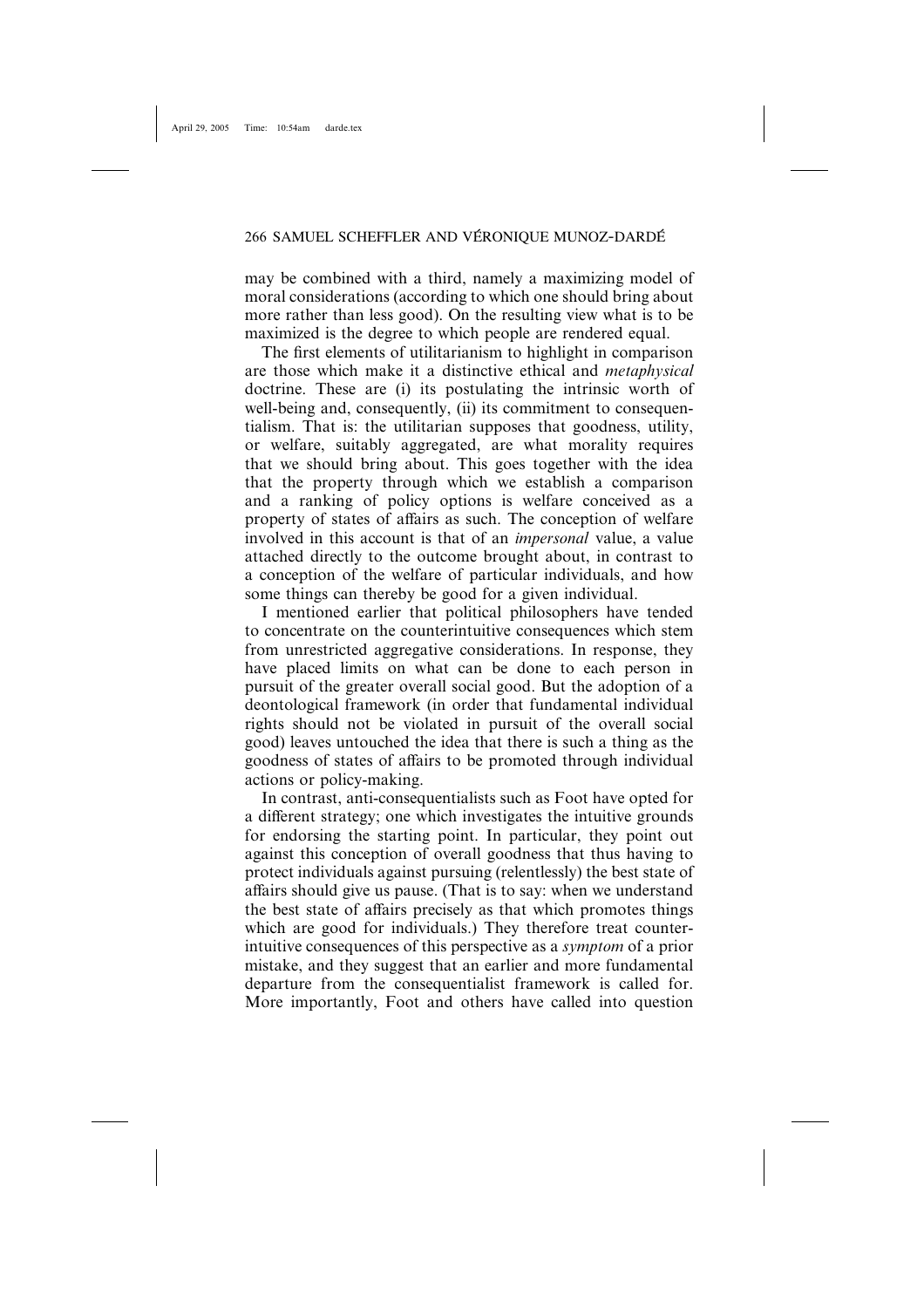the very reliance on the *meaningfulness* of ranking overall social states of affairs from best to worst from an *impersonal* perspective (the perspective of a supposed *shared end*). 'Consequentialism in some form', Foot writes, 'follows from the premiss that morality is a device for achieving a certain shared end. But why should we accept this view of what morality is and how it is to be judged? Why should we not rather see that as a consequentialist assumption, which has come to seem neutral and inevitable only in so far as utilitarianism and other forms of consequentialism now dominate moral philosophy?' She suggests that we ask ourselves *who* is supposed to have this end, and concludes with a challenge: 'Perhaps no such *shared end* appears in the foundations of ethics, where we may rather find individual ends and rational compromises between those who have them.' (Foot, 1985).

Utilitarians posit a value (welfare of states of affairs as opposed to welfare of an individual) which, according to critics such as Foot, we have no reason to believe exists. Of course, a specific commitment to welfare as a property of state of affairs need not be part of egalitarianism. But the commitment to ranking outcomes of actions as better or worse, which is the consequentialist aspect of utilitarianism, *is* present in intrinsic egalitarianism, as we saw above.

Of course to this complaint of Foot's one might respond with puzzlement: 'What's so wrong about aiming at good states of affairs?' What is there to object to in the idea of good (and thus better or worse) states of affairs? It is obvious that we aim at good things; the adjective *good* can qualify a great diversity of things. Why should the idea of good *states of affairs* be any more puzzling than, say, there being good shoes or good manners?

This is not the place to provide a full exegesis of Foot's position. However exploring her resistance a little more will help to underline what is controversial in the consequentialist conception of the goodness of state of affairs. So it is worth trying to spell out more exactly where consequentialist reasoning is supposed by her to be creative or controversial. So, the consequentialist is liable to recommend to us that:

- (i) We value a good, *Fness*.
- (ii) A state of affairs a feature of which is the realization of *Fness* is, to that extent, a good state of affairs.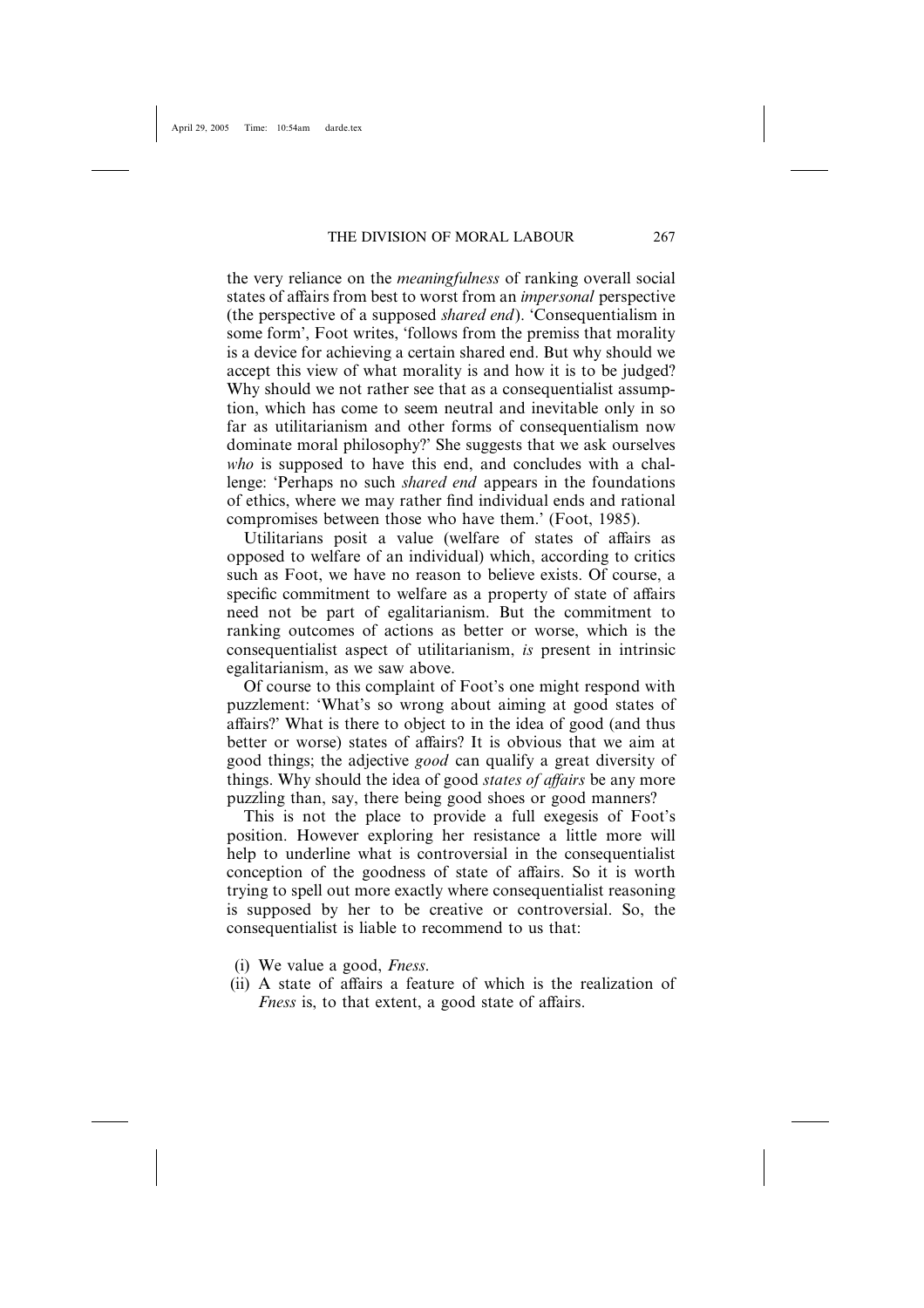- (iii) A state of affairs in which there is more rather than less of *Fness* is, at least in that respect, a better state of affairs.
- (iv) Of those available to us, we should bring about the best state of affairs.

None of the moves from (i) to (ii), or (ii) to (iii), or (iii) to (iv) is uncontroversial, nor do they just follow from the idea of *a* good. By the end of the list, the good at which we aim *also* has to play a key role in evaluating the resulting action; it becomes a *measure* of whether we have acted rightly. Now to make goodness do this kind of work is to attribute to it a new role in our conception of value and practical reasoning, and one which doesn't simply follow from our use of the word 'good' when applied to such things as shoes and manners. The consequentialist and her opponent can agree about our aiming at a range of good things. But what is at issue between them is the way in which the goodness of states of affairs provides a different kind of reason. This conception of goodness does not parallel the way in which we talk about good shoes or good manners, for it introduces the output of practical reasoning as if it were an (additional) input. In other words: this conception of a way in which a state of affairs can be good already brings with it a consequentialist conception of how actions are to be evaluated.

Now we can see that the intrinsic egalitarian conceives of the value of equality as being a property of states of affairs: for a situation will exemplify equality (as they conceive of it) only when the individuals within it stand in certain relations to each other. So for the intrinsic egalitarian, equality couldn't be simply a property of individuals or of goods (unlike welfare). But as we have just seen the worry with goodness as a property of states of affairs that Foot raises doesn't turn solely on this being an attribute of a certain *kind* of entity, namely a state of affairs. Rather the concern arises when the value in question bears on practical reasoning in a novel way. So the question is: does the intrinsic egalitarian think of the equality of state of affairs as policing our options for action, as the utilitarian thinks of the welfare of state of affairs as doing so? I think the best strategy for addressing this question is first to put it in the context of a line of thought which is liable to make consequentialism in general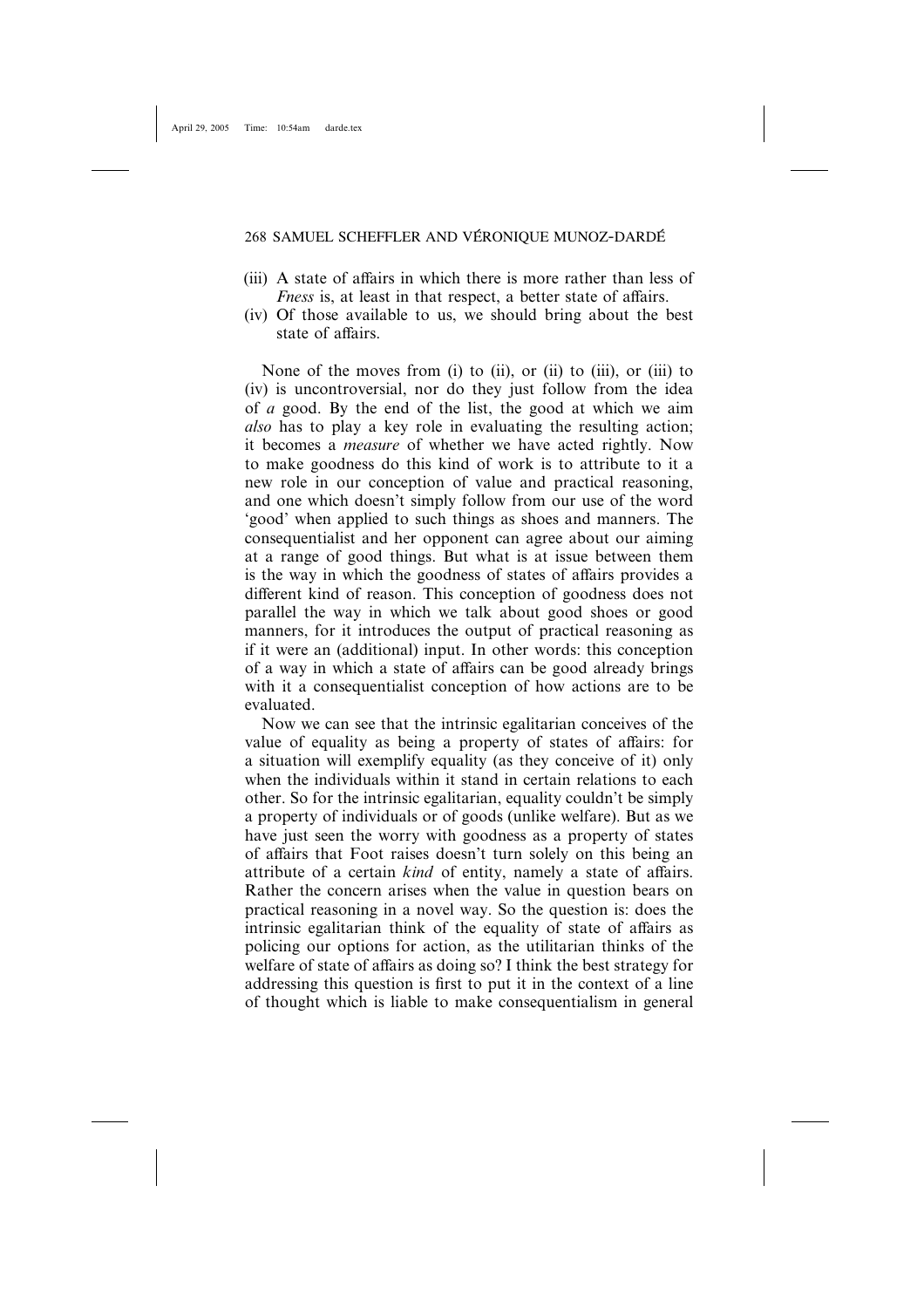seem to be inevitable as our theory of value. In particular, I have in mind the attractiveness of a maximizing conception of rationality.

We can approach the matter by envisaging the maximization of rightness. For some, rightness is an essentially distinct form of assessment of actions and policies from wrongness. For example, according to Scanlon, wrongness is what would be disallowed by any principle that people moved to find principles for the general regulation of behaviour could not reasonably reject. (Scanlon, 1998) If one adopts this perspective, wrongness has a definite status which is not matched by rightness: there need be no such thing as *the* right thing to do. After all, it may be that there are an indefinite number of ways of acting, any of which would be an answer to the question 'What shall I do?', and all of which would be right just in the sense of not being *wrong* for one to do.

However there is something very attractive about a conception of practical reason which centres on the possibility of there being (always, or for the most part) a determinate answer to the question 'What to do?' and, in that case, rightness rather than wrongness will be centre stage, with the focus on what you have most reason to do: the right action or policy, all things considered. (Here 'all things considered' stands for overall burdens and benefits which befall individuals.) And this might go hand in hand with a maximizing conception. Other things being equal, if you can produce some good rather than none, then surely morality and even rationality demand that you choose that course of action which maximizes goodness. The picture I propose is that a fundamental appeal of a consequentialist account of reasoning lies in this maximizing conception of practical rationality. This second aspect is completely independent from welfare: rather than being focused on any particular end of practical reason, it is concerned with its form. And if one embraces it, it might seem to make consequentialism inevitable. So one might think that this is what some intrinsic egalitarians who are not utilitarians are responsive to.<sup>9</sup>

We are now in a better position to see what the connection between intrinsic egalitarianism and consequentialism might be.

<sup>9.</sup> Note that this is not to say that the ethos of maximizing leads *unavoidably* to consequentialism.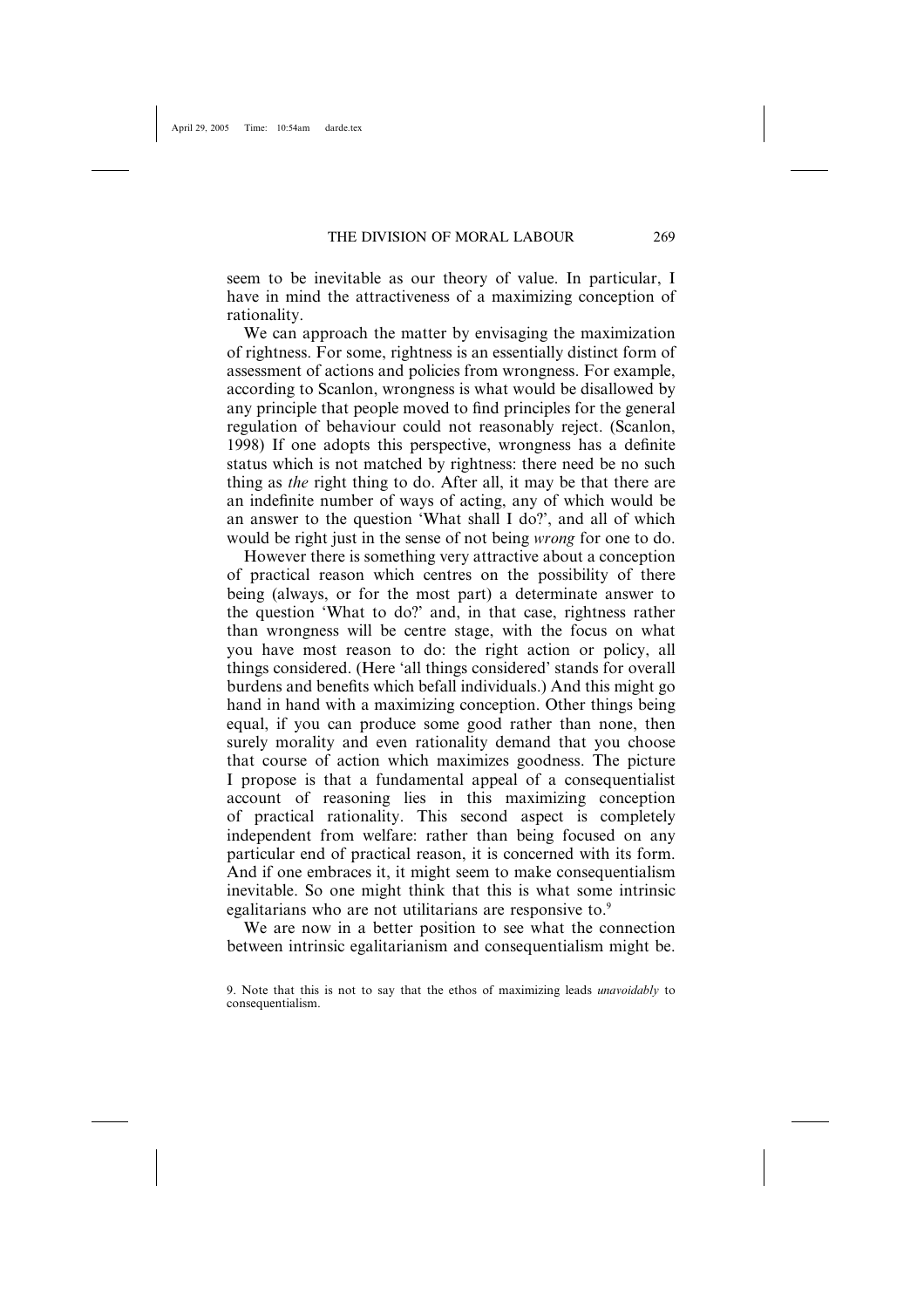The two concerns discussed above can be combined in order to explain the consequentialism of intrinsic egalitarianism. We saw that intrinsic equality is not a property which individuals or group of individuals have. All the same, just because it is a property of state of affairs it doesn't mean that it does play the same role as goodness does within consequentialism. Indeed, thinking from the perspective of a plurality of values, one might think that equality just forms *one* of the considerations into what one ought to do. In accord with this, we saw earlier that intrinsic egalitarians conceive of the goodness of equality as just one among the many considerations which bear on what makes an action right, rather than that in terms of which actions are evaluated as better or worse. So far one might conceive of someone who affirms the value of equality but still rejects consequentialism, in embracing a plurality of values, with equality just one among the goods we pursue. But, in fact, this is not the position intrinsic egalitarians occupy for the way in which other values are conceived as bearing on the claim of equality is only as side-constraint; and the model of egalitarianism with side-constraints treats values as if they are that *relative to which* actions are better or worse. (Rather than, those things a concern for which ought to move us to act, or those things which are input into our deliberation.) Egalitarians, that is, seem to suggest that equality is that through which we measure the success of policy-making. It may not follow from identifying a property of states of affairs, such as the equality realized within them, as something of value that a theorist is thereby committed to a consequentialist understanding of how that value bears on right action. Nonetheless, we can see that intrinsic egalitarians have in fact embraced the further move, and conceive of the way in which equality in states of affairs polices our actions on the same model as utilitarians conceive of welfare of states of affairs doing so. That is, that states of affairs are better or worse in terms of their closeness to perfect equality, *modulo* the side-constraints imposed.

Let us take stock. So far I have highlighted possible common consequentialist and/or maximizing threads which might be running through utilitarianism and some forms of intrinsic egalitarianism. But there is a definite and important difference between them, a difference located in their theory of value. For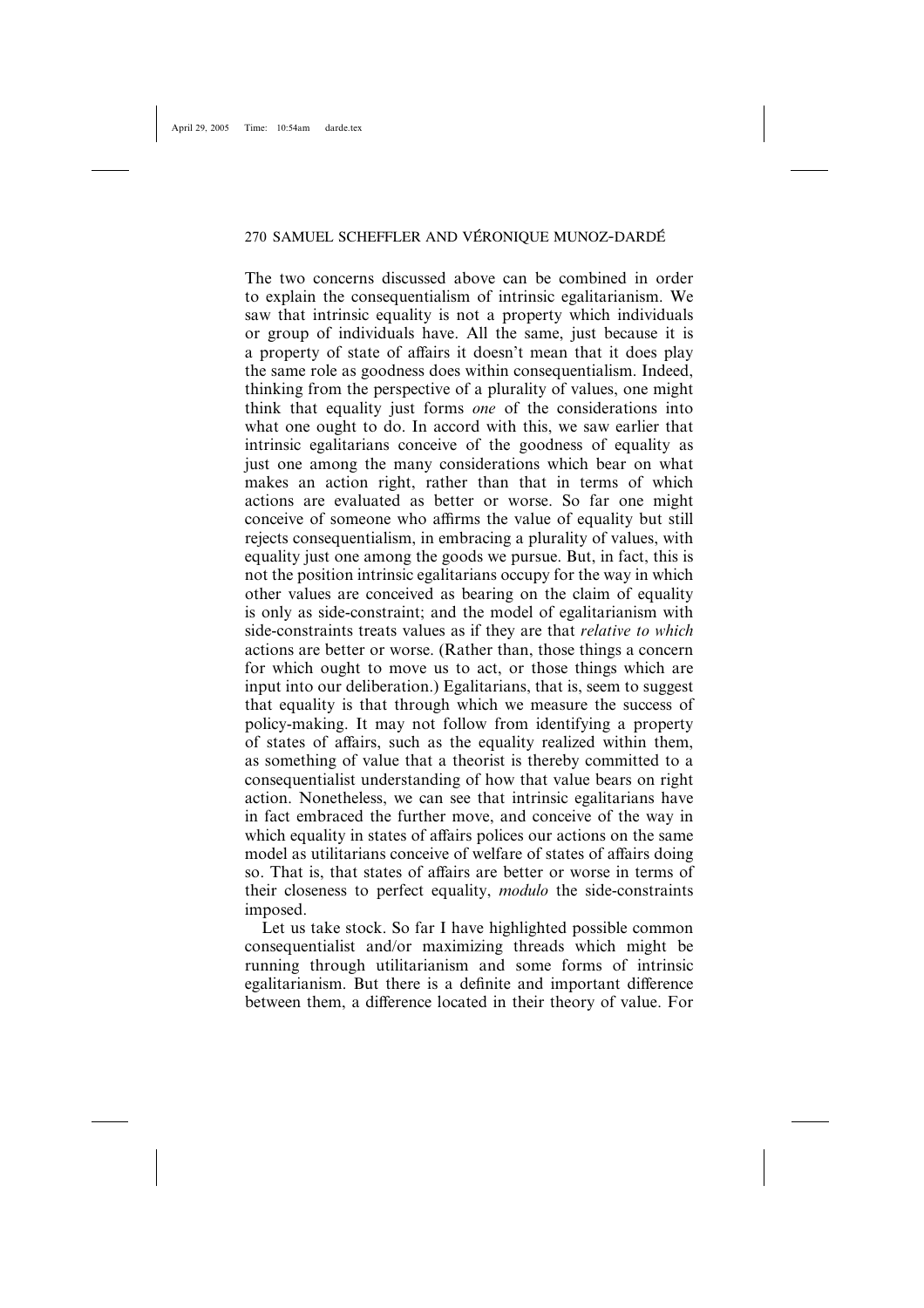their main point of disagreement lies in the value in the world which is to be promoted, and with reference to which outcomes can be compared and ranked from best to worst.

It is helpful to set this disagreement in the context of the political impulses that have been associated with utilitarian thought. In terms of its recommendations regarding policy-making, utilitarianism starts from an immediate political concern, namely the concrete sufferings and deprivations of individuals. The specifically political view of utilitarianism, put very roughly, would be this: there is something which has an immediate pull on us, namely claims of need, and one must be responsive to it through building a society which is properly attentive to the well-being of individuals. An insistence on the virtue of beneficence, the appeal not to be selfish in one's demands on common resources, and the impulse to find a formula which properly arbitrates between needs of individuals in the best or most reasonable way, are all consequences of this original political concern.

To call this aspect of utilitarianism *political* is meant to underline how, in its early development, utilitarianism should be understood as having been a social movement in which people were moved, in a particular social setting of limited available resources, by claims of need of others, and so sought a doctrine within which to articulate their responses to those claims; and we can make sense of many of the views they put forward in terms of how they hoped to arrange the main social institutions in order to be properly responsive to those claims. This is surely a more plausible explanation of the huge impact that early radical utilitarianism had on political thought, and political discourse more broadly, in contrast to any account which hypothesizes that people were in the grip of some aspect of abstract ethical thought.

In turn, this suggests that we can make sense of how people can be moved to political action by certain political messages, without necessarily being in the grip of any specific ethical picture. So, in looking at the history of utilitarian writings, one might wish to separate out the political picture of utilitarianism, the way in which it drew quite wide support, from what one might call more strictly philosophical utilitarianism. Although the latter might be the only coherent philosophical account of all the claims that a utilitarian makes, still it may not best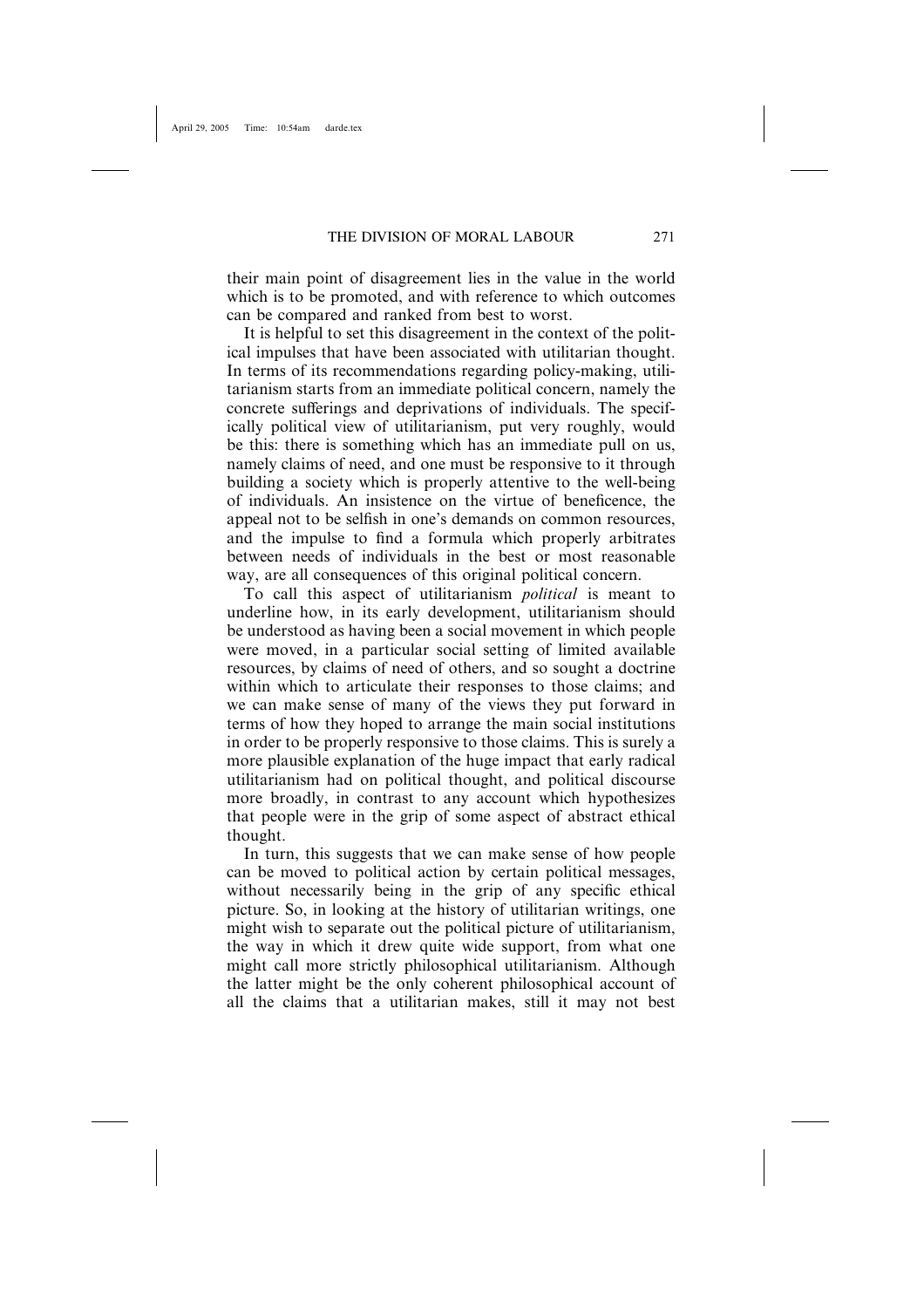explain the initial political impulse. Instead we might seek to distil the following *political legacy* of utilitarianism away from its philosophical consequences: the insistence on principles of distribution and of social policy which can negotiate claims of needs others have on us, in a context of scarcity of shared resources.

Now this political impulse is equally present in a very long tradition of egalitarian thought. One way of putting the main thesis of this paper is that this distinctively political element, present in both egalitarianism and utilitarianism, can be separated out from particular ethical doctrines, and in particular the theory of value adopted by consequentialists.

As we have stressed, intrinsic egalitarians do not take this route. The focus of their concern is at the level of the theory of value and not that of the discussion of political messages or impulses. They retain the formal consequentialist aspects of utilitarianism, but substitute the value of equality in the place of the impersonal value of welfare. Yet even if philosophical utilitarianism is creative in positing welfare as a value of states of affairs which measures the rightness of our actions; the idea of welfare it exploits is still at least partially intelligible in termsof the welfare of individuals and our feelings of benevolence towards them. In contrast, taking bare equality as a value is to substitute something which has no independent appeal at an individual level and so ought to be seen as mysterious when conceived as a valuable feature of states of affairs. Consequently it seems to me that the intrinsic egalitarian's point of departure from utilitarianism is not particularly welcome. To this I turn in the next section.

#### IV

I noted at the beginning of the previous section that there were two contestable theses to which contemporary intrinsic egalitarianism is committed, namely the moral worth of equality and a form of consequentialism. Taken together, these define a ranking of state of affairs from best to worst in virtue of how equal people are. We saw some significant formal similarities with utilitarianism, but also an important contrast, namely that well-being is replaced by equality. The precise contrast is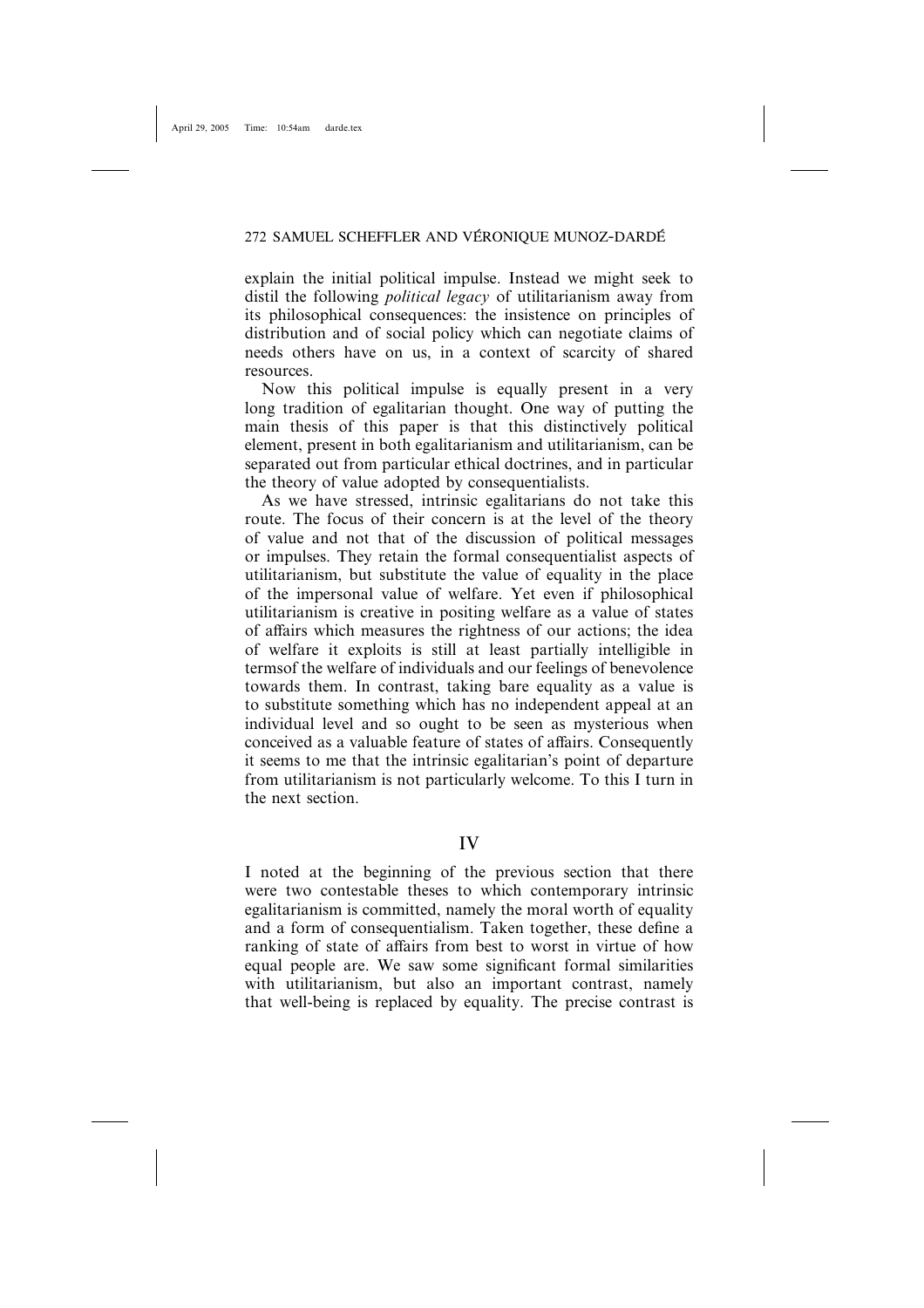this: One might think that the impersonal value of overall welfare can be understood in terms of, or derived from our conception of how things can be good for individuals, how things can be of value to particular persons. However we cannot understand equality in this way; rather it can only be understood as being *directly* posited as an *independently* valuable state of affairs, as was noted many years ago by T. M. Scanlon:

Beyond. . . instrumental arguments, fairness and equality often figure in moral arguments as independently valuable states of affairs. So considered, they differ from the ends promoted in standard utilitarian theories in that their value does not rest on their being good things *for* particular individuals: fairness and equality do not represent ways in which individuals may be *better off*. They are, rather, special morally desirable features of states of affairs or social institutions. (Scanlon, 1978; stress in original.)

Here, as later in his 'Diversity of Objections to Inequality', Scanlon's position is that the moral case for intrinsic equality would seem less urgent if other ends, such as humanitarian or anti-domination concerns (to which equality is instrumental) were achieved. There might be an important role to be played by a moral idea of substantive equality beyond the values to which equality is instrumental, but, he writes 'it remains unclear exactly what that idea would be' (Scanlon, 2002: 57).

However we may press the oddity of ranking states of affairs with regard to how equal people are made in them just a step further. For intrinsic equality is not only difficult to spell out precisely; there is, on reflection, something really mysterious in setting it up as quite independent of any individual good. Let me explain. Of course there will always be a limit to what can be done to illustrate to someone that something is of value when they are sceptical—for people to recognize the value in something involves appreciating it in some way which doesn't necessarily purely result from a piece of reasoning. Still, for many values, we can illustrate to someone how it is a value by pointing out some individual's life which involves engaging with that thing as a value, and noting how intelligible that person's life is. In the case of welfare, there is no difficulty in us recognizing the personal value of welfare; that is: being moved by concern with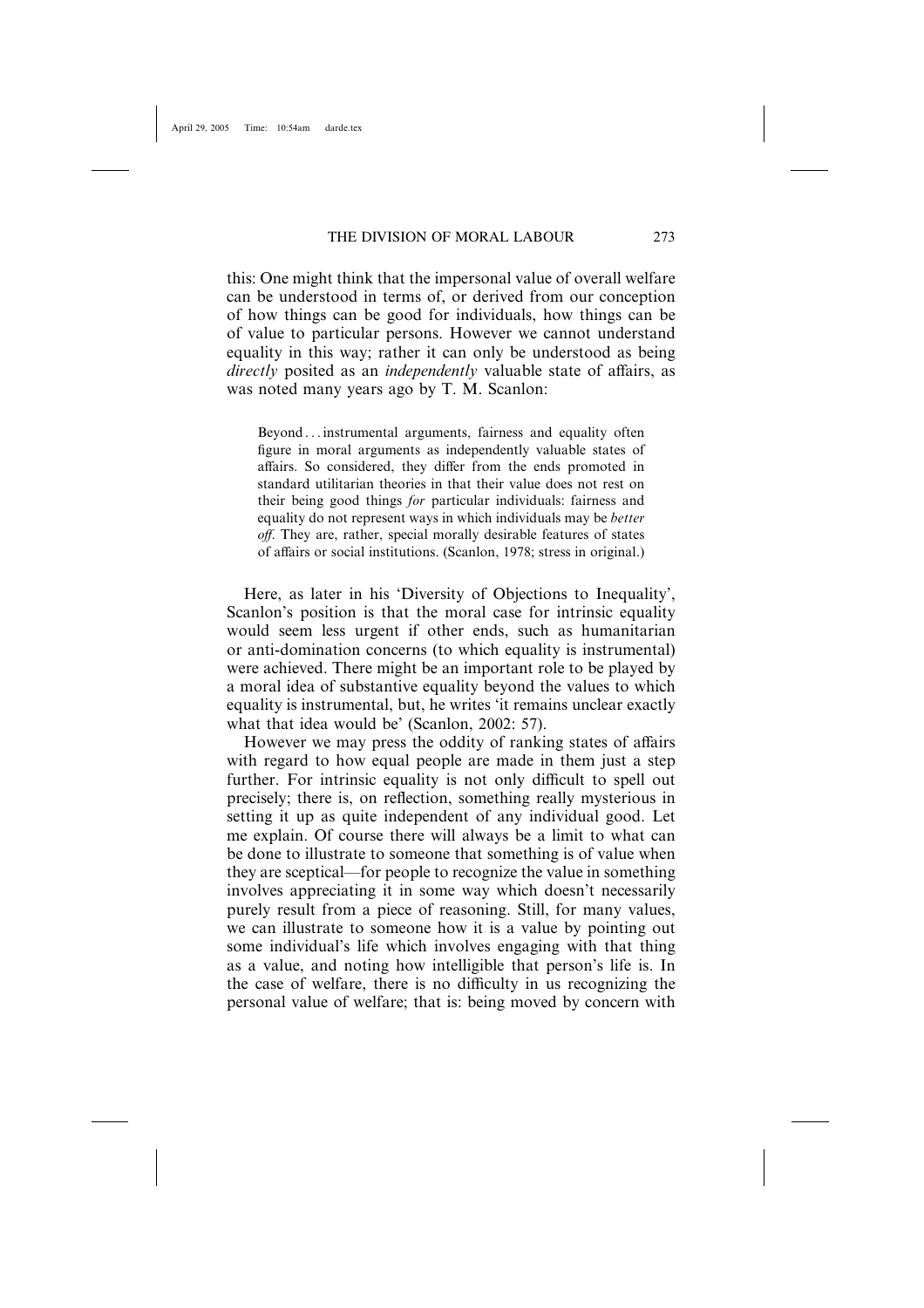the welfare of individuals. As Foot stresses—and I have echoed in the discussion above—welfare so conceived should not be confused with the value of welfare the utilitarian needs. Still, we might be thought to understand how the latter is a value by analogy with the former. And here we have a stark contrast with equality: as we noted at the outset, equality just isn't the kind of thing that an individual can pursue or care about in isolation within his or her own life. If equality is a value then it is a value we engage with socially, through our political and social institutions. So the intrinsic egalitarian has to illustrate to us that it is intelligible that we pursue equality as a value by indicating how our institutions and policies could be responsive to this value. But this takes us back very close to what is already in dispute: whether we can only understand the kinds of political ideals and the social policies which egalitarians espouse in the political realm in terms of a value of equality.

One of the ways of bringing out quite how strange it is to think of equality as a value has of course long been pressed through the familiar objection of levelling-down. (Sometimes the only way to realize equality is through levelling everyone down, thus making nobody better off and some worse off.) However, to those who press the implausibility of equality as a genuine value through this objection, intrinsic egalitarians have an answer. Believing that there is something valuable in a state of affairs in which things *are* equal doesn't mean that one is committed to equalizing. In Larry Temkin's oft quoted words:

The non-instrumental egalitarian claims equality is valuable in itself, even if there is no one for whom it is good. . . . But, the antiegalitarian will incredulously ask, do I *really* think there is some respect in which a world where only some are blind is worse than one where all are? Yes. Does this mean I think it would be better if we blinded everyone? No. Equality is not all that matters. But it matters some. (Temkin, 2002: 155, slightly reformulated from Temkin, 1993: 282—the difference is that the sensible person who asks for more clarification is now termed 'anti-egalitarian'.)

Now some feel that this commitment to a plurality of values is enough to escape the oddity of the position. 'Equality matters, but it is not all that matters', they repeat sagely. But if not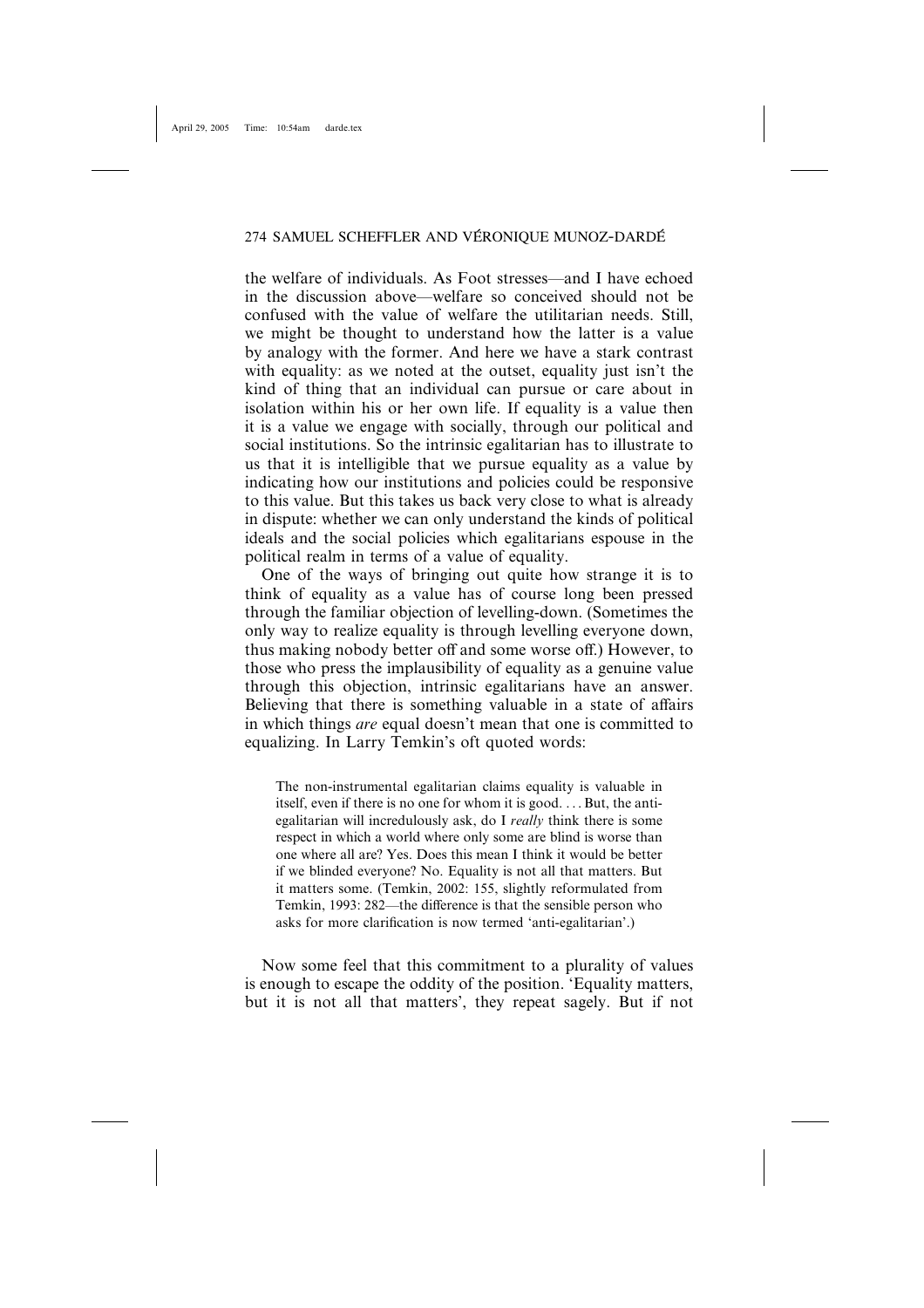silenced by the sheer force of rhetoric, one wants to ask *why* it should matter that a state of affairs be more equal than another. Or to put it in other terms: the answer only works against the charge that intrinsic egalitarians are committed to realizing a certain kind of affairs (equalization by levelling down). But the deeper puzzle is in intrinsic egalitarians finding something valuable in these situations in first place. Where the utilitarian can appeal to a value which has some immediate pull on us, the well-being of individuals, the intrinsic egalitarian appeals to something much more mysterious: the intrinsic goodness of a state of affairs in which people are equal (*even if* this equality is obtained at the cost of depriving each and all individuals of some of what they previously possessed).

However intrinsic egalitarians have an answer. The explanation we seek comes in terms of another value, namely fairness. Equality matters because fairness matters. Here is what Temkin says:

Non-instrumental egalitarians care about *equality*. More specifically, on my view, they care about *undeserved*, *nonvoluntary*, inequalities, which they regard as bad, or objectionable, because unfair. Thus, the non-instrumental egalitarian thinks it is bad, or objectionable, to *some* extent—because unfair—for some to be worse off than others through no fault or choice of their own. (Temkin: 2002, 129–130, stress in the original.)

This way of putting things may have initial appeal, but on reflection it really should leave one even more puzzled. Not only is it unclear *why* fairness should matter in itself (this clarification just pushes the puzzle one step back), it is also quite unclear why fairness should be invoked at all. Yet the discussion is not normally pushed beyond this point. So in what ways can fairness be invoked without raising controversy?

Fairness is an important virtue, and there are situations which demand that an *agent* acts fairly. Fairness so conceived is a virtue of the way in which one acts: it is a procedural value of acts or decisions. Though fairness may be a moral requirement on an agent in a particular situation, it cannot be a goal of action, a state of affairs to be promoted (apart from, that is, the irrelevant end here of promoting people being fair in their decisions and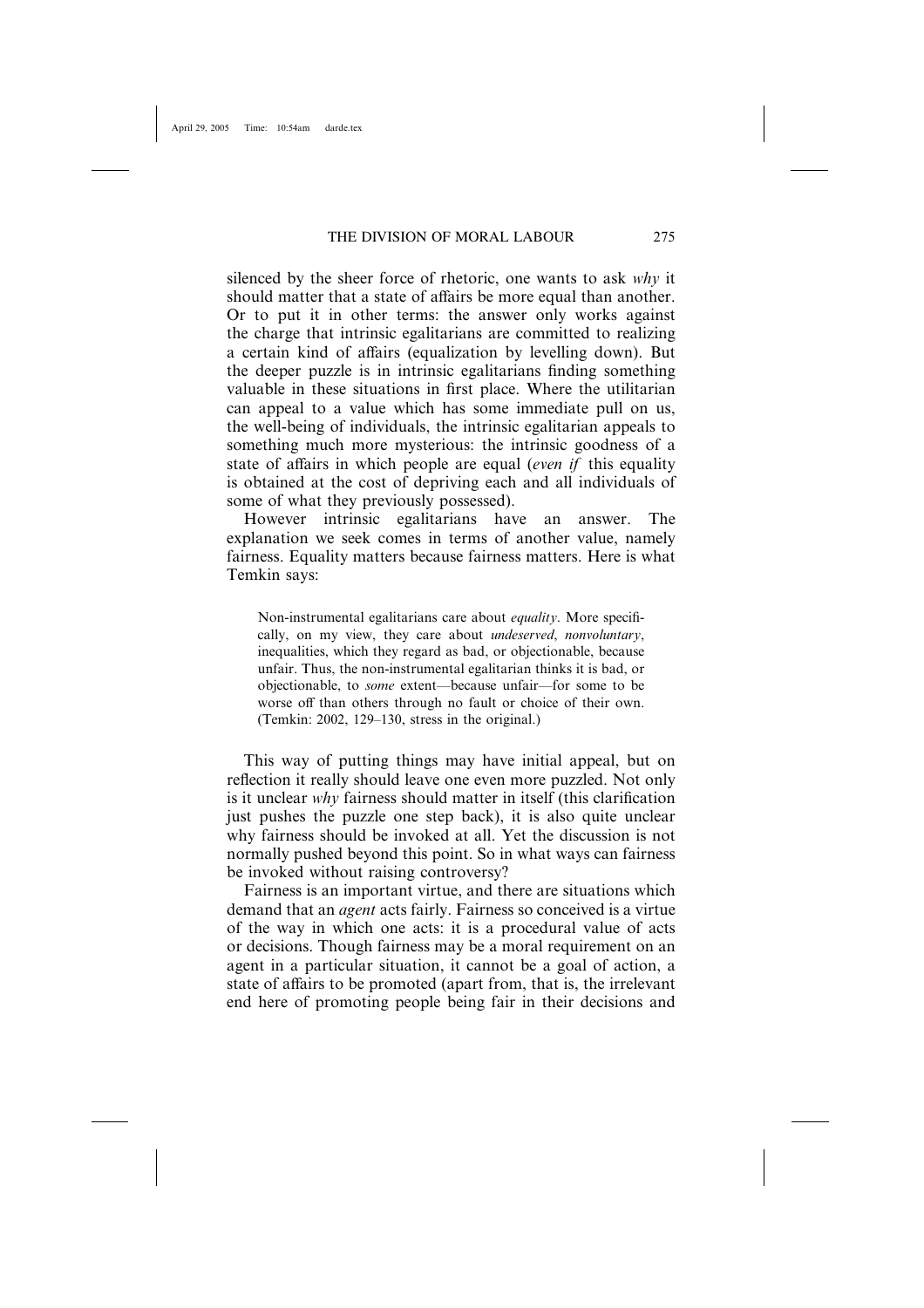actions). And on the face of it there is something puzzling in thinking of justice as a duty to repair inequalities which are termed 'unfair', if we cannot point out to the agent or the process which introduced them 'unfairly'.

One might recommend (as Rawls famously does) that we think of principles of just distribution from an *initial* position of fairness in which parties to a contract cannot introduce an arbitrary bias in the agreement reached. (The thought parallels Rousseau's view that we should abstract from human-made inequalities which we have come to find 'natural', and start from a hypothetical state of nature in which they do not exist.) But this is still to think of fairness as a *procedural* virtue. It would be a mistake to deduce that this commits us to envisaging fairness as the *outcome* or state of affairs we should arrive at, and to believing that justice *is* fairness. That Rawls is so often thought to be committed to just this seems to me a mistake. He wrote: '[T]he name "justice as fairness" . . . conveys the idea that the principles of justice are agreed to in an initial situation that is fair. The name does not mean that the concepts of justice and fairness are the same, any more than the phrase "poetry as metaphor" means that the concepts of poetry and metaphor are the same' (Rawls, 1999: 11).

Be this as it may, the idea that it is bad, because unfair, that some be worse off than others through no fault of their own has a strong initial intuitive grip on us. But are we *really* moved by fairness? I think that there might be another explanation. For consider the following example:

A small, fantastically prosperous, community is such that each and all of its members have more than enough to live extremely well, to meet not only their needs but to take advantage of opportunities open to them and to exercise talents they decide to develop. Still wealth varies within the community from these who have more than enough to those who have several times more than enough. This unequal distribution is the result of luck rather than individual choice or effort.

This is just the kind of distribution which some intrinsic egalitarians are inclined to call 'unfair', for there is inequality, and it does not result from personal choice or desert. Yet the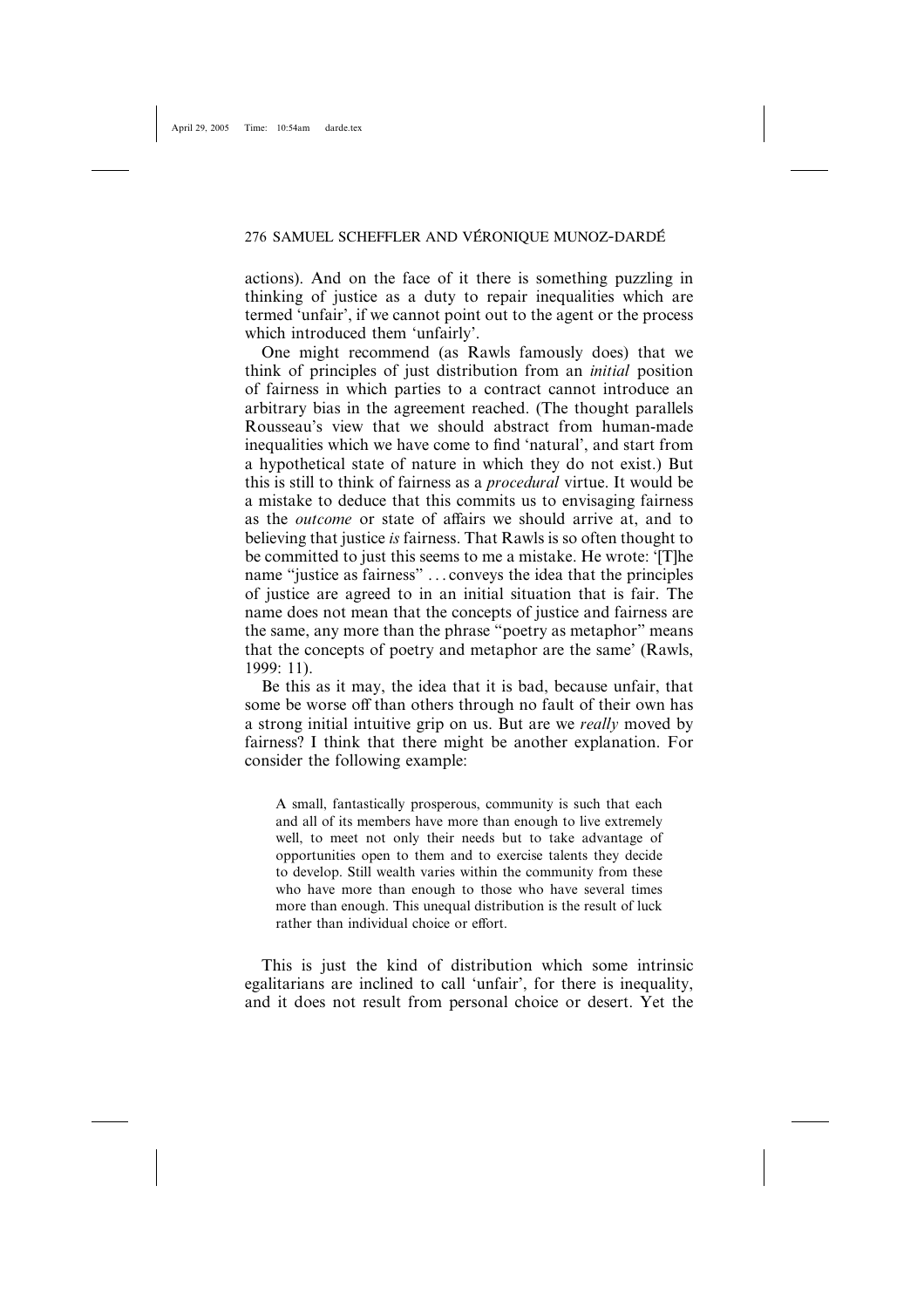intuitive grip that fairness might have had on us in a world with some fundamental individual needs unmet does not seem nearly as pressing in these heavenly circumstances. One may even think that there would be some fetishism involved in insisting on equalizing in such conditions. It would also appear strangely moralistic to call 'bad' the attitude of these who, having more than others, yet do not feel an impulse to redistribute towards the less fortunate, for these are still *very* fortunate: they have more than enough.

What this suggests is that fairness becomes extremely important solely in conditions of scarcity. This would also explain the common, but on the face of it perplexing, rider that inequalities suffered by the worst off matter fundamentally, but solely when it is 'through no fault or choice of their own'. The thought might be this. Where in a community some individual needs are unmet, it would seem selfish of these who are better off not to devote resources to those whose well-being is adversely affected. Given conditions of relative scarcity which prevail in all human societies, common resources devoted to this purpose will not meet every need that there is. So we must have a *fair procedure* to attribute resources. In particular, it would seem *unfair* for some to demand a share of scarce resources (and thus deprive others in dire conditions) if they could do without.<sup>10</sup>

If this is right, though, what matters fundamentally is neither equality nor fairness, but individual needs. Fairness regains its place as a procedural virtue for institutional agents responsible for adjudicating the distribution of goods. We should hold off, that is, embracing intrinsic egalitarianism. Does this mean that we should just give up egalitarianism as a political doctrine and repudiate the political ideal of equality? As I have already indicated I think there is no need to take this course. We can make sense of someone being an egalitarian in a political sense, who is moved just by values that we find intelligible within the personal domain—I have in mind principally the recognition of the welfare and needs of others that engages our benevolence. What would make such a view egalitarian is not the distinctive

<sup>10.</sup> For a development of the idea of a reasonable threshold of demands on others see my 'The Distribution of Numbers and the Comprehensiveness of Reasons', *Proceedings of the Aristotelian Society*, Volume 105 (2005).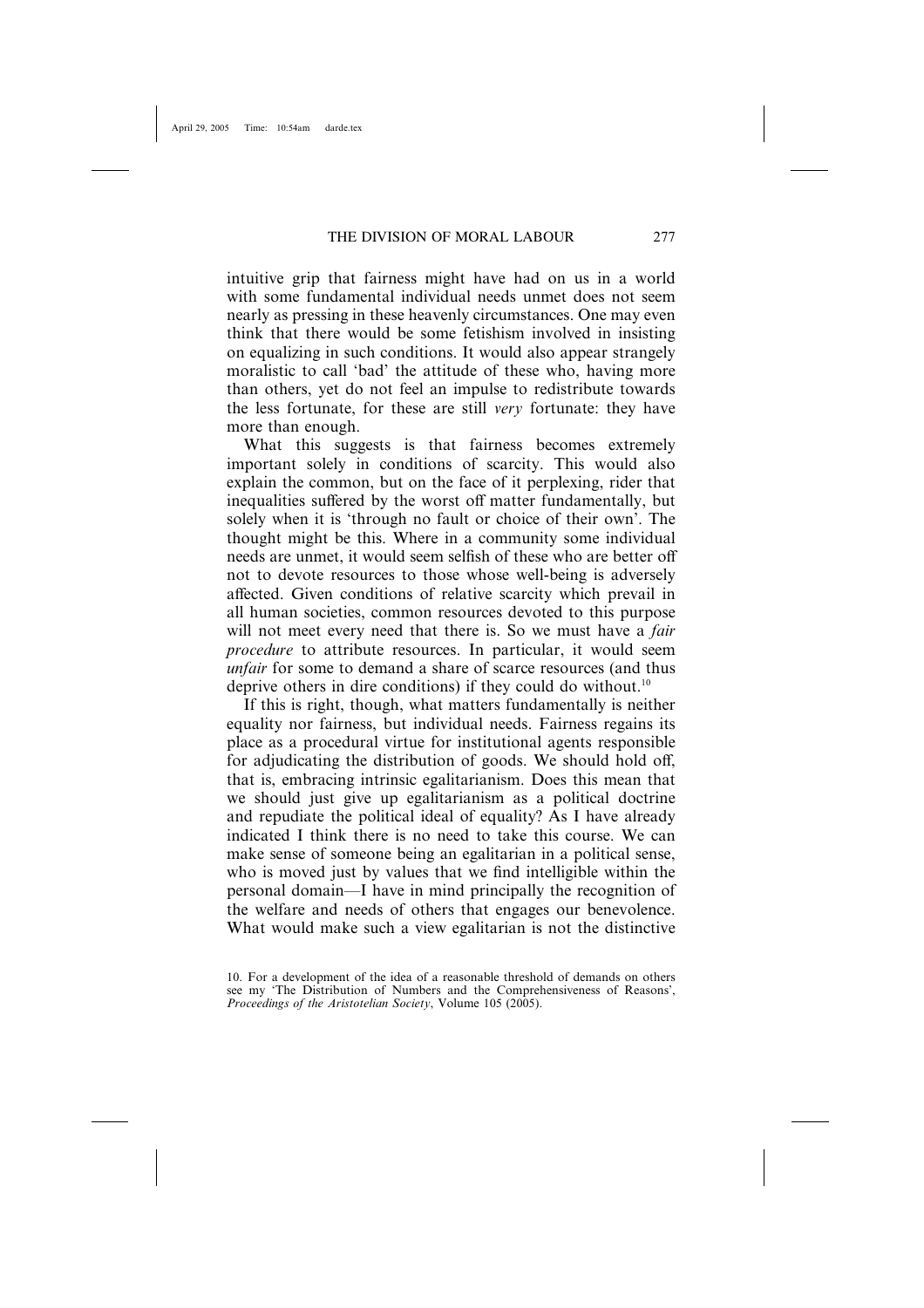values the view is grounded in, but rather the political policies one is moved towards—namely the espousal of policies with are equalizing in their effects, that lead to re-distributions which are more equal than the current status quo. To make sense of this is to see how there can be a distinctive role for political institutions in relation to equality without there having to be a role for equality as a value. This is to return us to the debate with which we started, and Cohen's complaint against Rawls. Before applying ourselves back to Scheffler's debate with Cohen. though, we need to draw out a little more issues of values, principles and policies of distribution.

V

Earlier in this paper I distinguished between several aspects of utilitarianism. In particular, I made a distinction between its postulating a metaphysics of value through the comparison of state of affairs (in terms of how they fare with regard to overall welfare), and a more direct political impulse, grounded in the concern for well-being of others. Now we have re-encountered claims of needs of other individuals as the source of the current egalitarian concern with fairness. Can a *political* egalitarianism rooted in this important impulse be defined? And if so, can it escape the ways in which political utilitarianism becomes selfdefeating? I think that such an account might be sketched, and to this I will turn at the end of this section. But first let me remove a misunderstanding that might arise regarding the political implications of egalitarianism.

It is very tempting to think that the divide between theoretical positions is located in the policies of distribution which ensue from the principles they define. Egalitarians start from the assumption that principles or values advocated by other perspectives support less strictly egalitarian distributions than a proper concern for equality would recommend. The thought would be that an egalitarian society is to be distinguished by the preparedness of individuals to give more to others, and to be more responsive to claims of needs of others, for example because their actions are more fully informed by an egalitarian ethos. But tempting as this is, it is a mistake. To see this, it is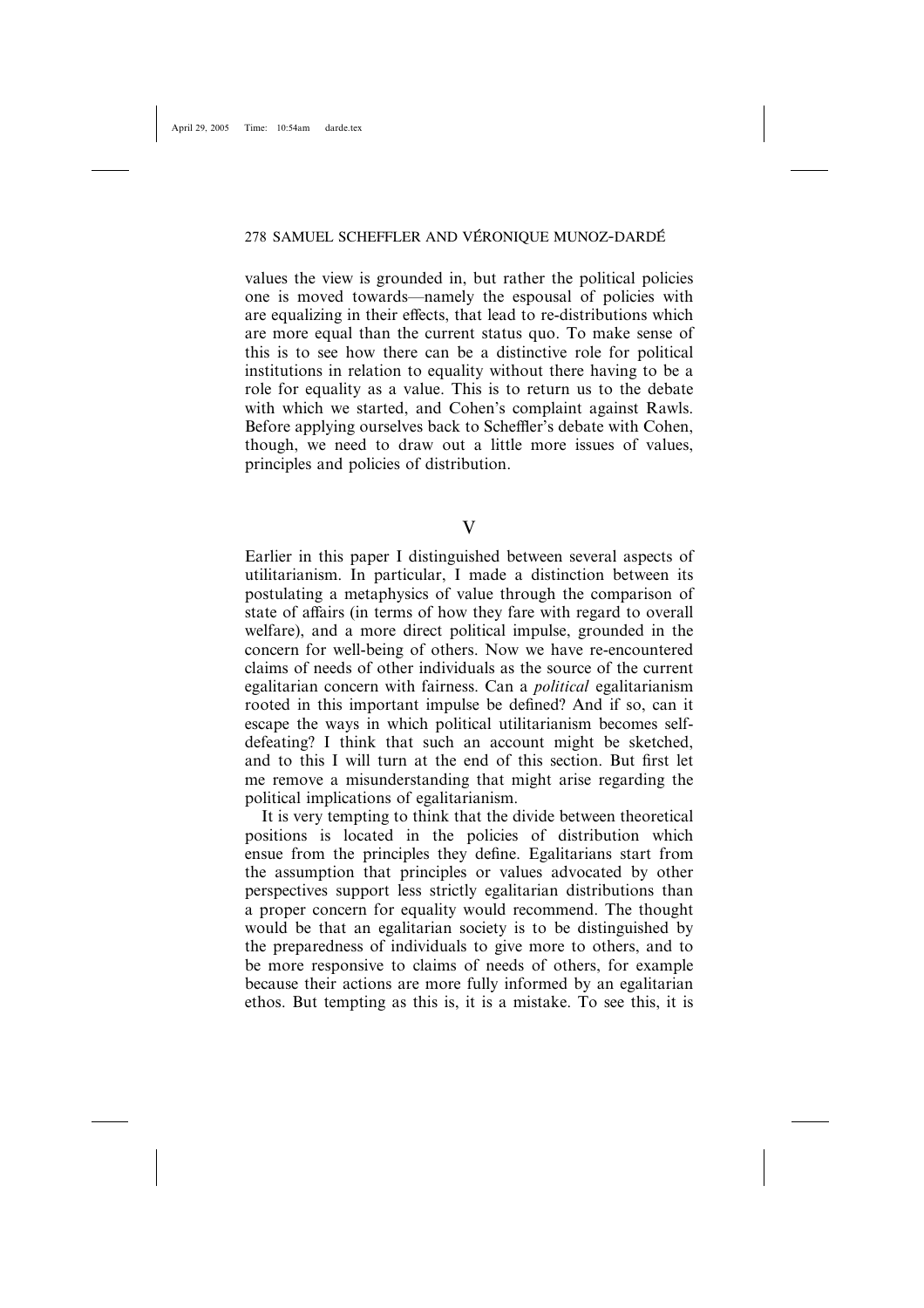useful to envisage policies advocated by intrinsic egalitarians and by their opponents.<sup>11</sup> Take as an example of the latter Frankfurt's stance against the moral worth of equality and in favour of sufficiency.<sup>12</sup> (Frankfurt famously claims that 'if everyone had enough, it would be of no moral consequence whether some had more than others'; Frankfurt, 1988: 134–35.)

One of the main foci of egalitarian objections to Frankfurt's position, it seems to me, is the misconception that his is a political argument in favour of something like a 'safety net' to meet minimum needs. But Frankfurt himself notes that his concern with sufficiency 'differs from merely having enough to get along, or enough to make life marginally tolerable' (1988: 152), that by 'enough' he means 'enough for a good life, not... merely enough to get by' (1999: 146), and even that sufficiency might lead to prefer an equal distribution, for 'it might turn out that the most feasible approach to the achievement of sufficiency would be by the pursuit of equality' (1988: 135). So Frankfurt and the intrinsic egalitarian might well be arguing for exactly the same policy, namely an equal distribution.13 They just would do it for different reasons.

Still, critics who accuse Frankfurt of not being sufficiently egalitarian could have a different thought, namely that, in some circumstances, an inegalitarian distribution will be consistent with Frankfurt's principles. However, a moment's reflection should show that this can't be a cogent criticism either, for as our discussion of the levelling down objection highlighted, even the proudest intrinsic egalitarians do not advocate egalitarian

<sup>11.</sup> On the question of policies advocated by egalitarians, compare Samuel Scheffler's analysis of the striking rise of luck-egalitarianism during the period in which welfarestate liberal societies have become much less redistributive (Scheffler 2003).

<sup>12.</sup> For an illuminating discussion of the idea of equality which shares some elements with Frankfurt's position see Joseph Raz (Raz, 1986).

<sup>13.</sup> Note that in his second article devoted to the idea of equality and respect Frankfurt goes even further in meeting egalitarian concerns, for he highlights that someone can be legitimately offended by inegalitarian treatment, though he is 'quite satisfied that he has as much of everything as he can use' (Frankfurt, 1999: 150). The thought is that this inequality of condition might still be objectionable, though sufficiency is met, if there is an agent responsible for this discrepancy, and that agent failed to distribute advantages and/or disadvantages treating each person with respect (that is: impartially and without arbitrariness). Frankfurt's point is that still, in this case, the claim of equality is derivative: it is grounded in the more fundamental moral notions of respect and impartiality.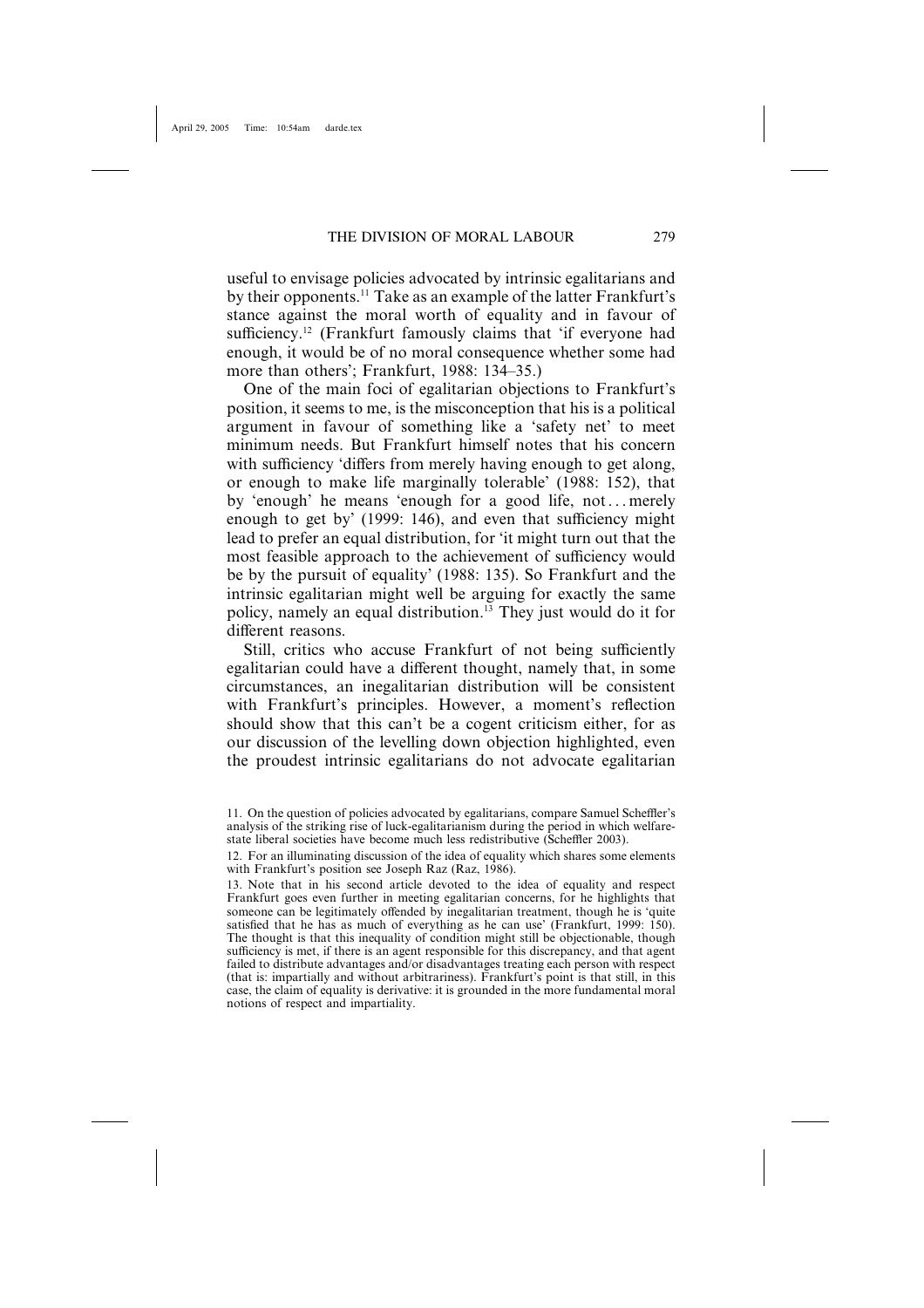policies of distribution in all circumstances. (Otherwise they would exhort us always to level down.)

Thus intrinsic egalitarians might appear threatened by a dilemma: if what makes them egalitarians is the intrinsic worth of equality, then they are only egalitarians if, and when, they say that the right thing to do is to level down. Whereas if they remain neutral as to what the right thing to do *all things considered* is, then it seems that they have no ground to say that Frankfurt isn't an egalitarian. As we have seen, intrinsic egalitarians escape this dilemma by saying that to be egalitarian is to be moved by equality itself, as well as by other values. But that this seems the sensible thing to say to show that Frankfurt is not properly egalitarian only comes from thinking that there is some claim equality has on us which is *more* than what Frankfurt endorses. There must therefore be something *other* than the political policies aimed at meeting claims of sufficiency, policies of which Frankfurt is, as we have seen, happy to concede that they might be best achieved through pursuing equality. Now the commitment to something more is precisely what is puzzling (in a way utilitarianism is not). This is what the example of levelling down highlights: the concern is not just whether there are other values which make us refrain from levelling down. The real problem is finding the worth in levelling down such that we have to be restrained from it.

What this brings out is that there tends to be a conflation of principles and policies as the focus of egalitarian debate. One has to decide: is one an egalitarian because one advocates an *egalitarian policy of distribution in the actual world*, or must there rather be *a distinctive set of principles which justify policies of distribution in an egalitarian way for any possible circumstance*? As we have been discussing intrinsic egalitarianism, it seems to be focussed on the later (the commitment to equality *per se*, regardless of circumstances). But the justification for this leads to a questionable metaphysics of value, and seems to confuse a concern for fair distribution of scarce resources in the actual world with fairness as a desirable outcome. By thus framing the issue, intrinsic egalitarians present us with the unattractive choice of either being termed 'anti-egalitarians' or embracing levelling down (a type of equalization which would deserve Hume's words that 'however specious these ideas of *perfect* equality may seem,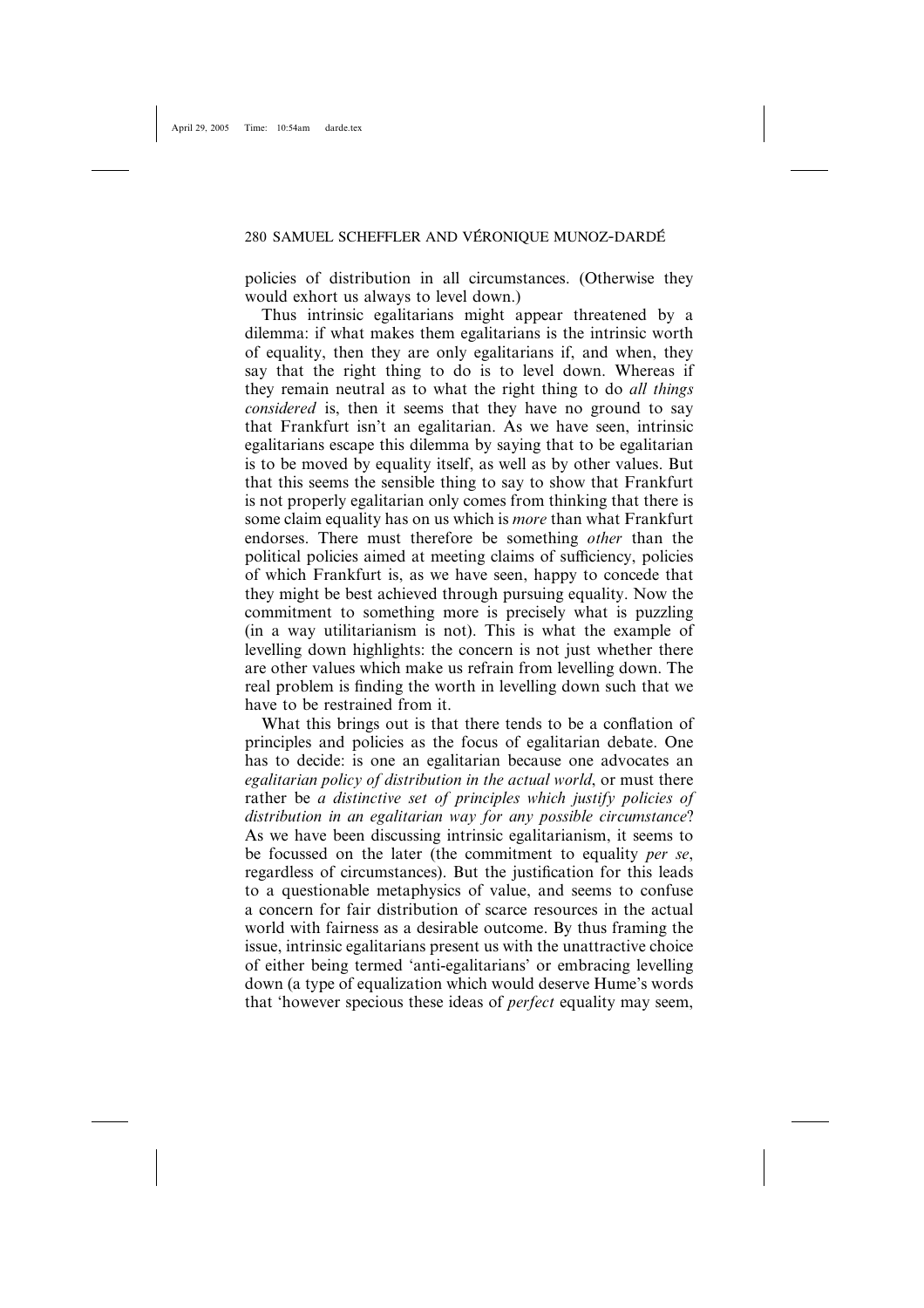they are really, at bottom, *impracticable*; and were they not so, would be extremely *pernicious* to human society'14).

Ironically, this unpalatable alternative is also the one we are presented with by critics of intrinsic egalitarians such as Frankfurt, for these see no need to stress that one can be moved by egalitarian concerns even where one is sceptical of the foundations of intrinsic egalitarianism. That is: both sides of this debate about the metaphysics of value have chosen to associate the term 'egalitarianism' just with a controversial attitude within ethics proper. And the regrettable result is that so few people seem to recognise the natural demand to connect this debate within philosophy with what has actually moved people in political action when they have been stirred by talk and thought of equality. Yet it is important to recognize how people in being moved to political action can genuinely have a concern with equality in that context, and how such motivation can be intelligible independent of any ethical controversy.

I think this now puts in our hands the resources to address the debate with which we started between G. A. Cohen, on one side, and Rawls and Scheffler, on the other. Cohen's criticism now appears ambiguous between two quite different concerns. The first concern, which is shared by liberal egalitarians, is that it is possible to imagine policies quite different from the ones we do have, policies which redistribute more to the least well-off and take less seriously the self-interested motivations of those who have a lot. As Scheffler and others have pressed, and as I have just highlighted through a different route, this concern is not well grounded. Intrinsic egalitarians, *sufficientists* a la Frankfurt, and ` liberal egalitarians may all be committed to exactly the same policies of distribution in the real world; and sometimes these policies will be ones of equal distribution. It is also open to all of these different ethical viewpoints to argue for distributive equality for reasons others than the mere possession of goods, say to foster what Rawls calls the social bases of self-respect. (I take it that this is what some people mean by the importance of equality of status.) But in these further cases the claim of equality is still merely derivative, and grounded in attention

<sup>14.</sup> Hume, David, *Enquiry Concerning the Principles of Morals*, Section 3, Part 2, ¶26, stress in the original.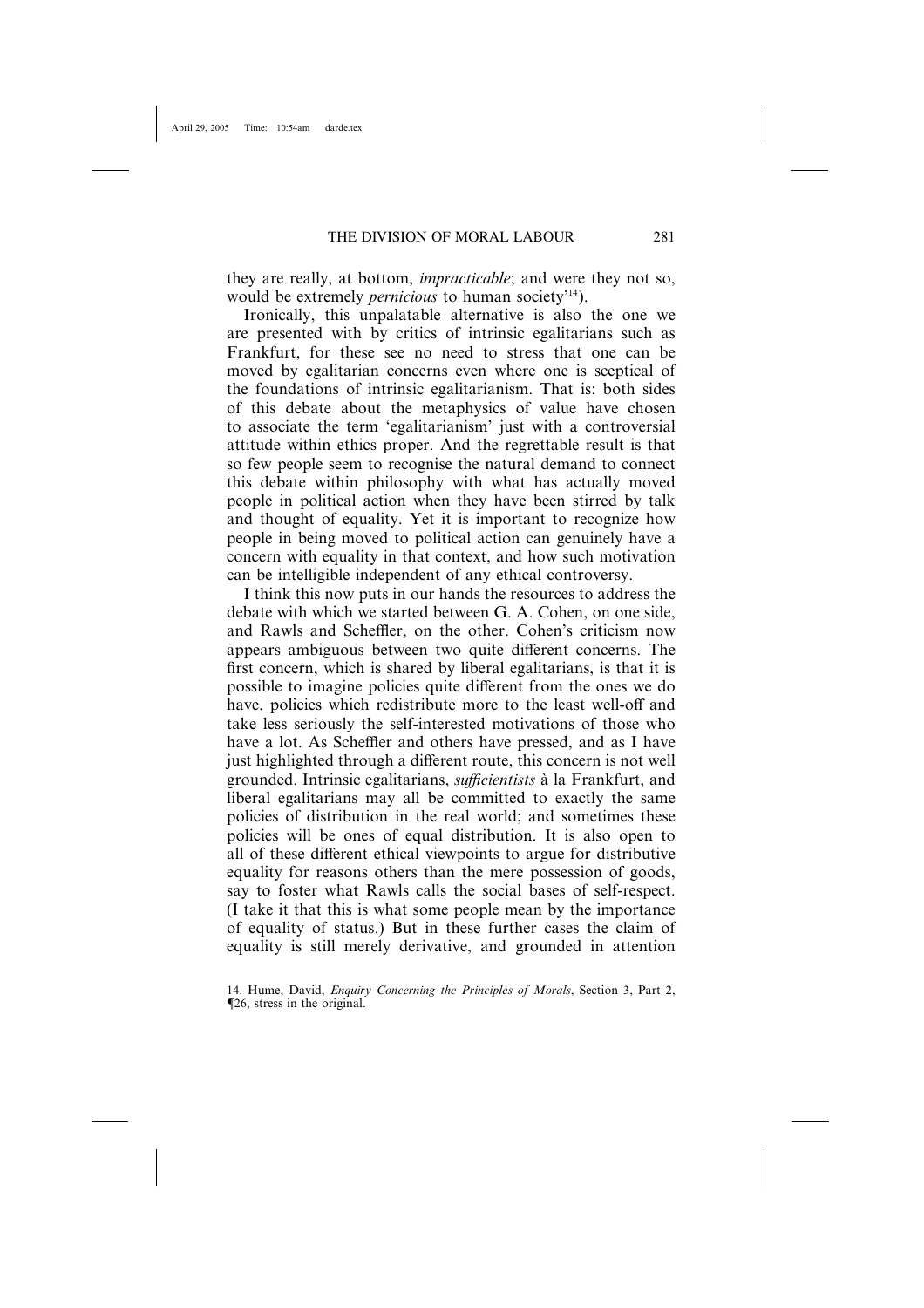to needs or respect for persons, not in the value of equality *per se*.

This suggests that Cohen might have a second, quite different, concern in mind: namely, that while the policies of redistribution argued for by liberal egalitarians such as Rawls or Scheffler might be quite just; still, compatible with this, self-seeking entrepreneurs within such a society could fail to affirm the importance of equality, thereby indicating a less than good society. They do not, that is, affirm the right principles, even if they give willy-nilly to support the right policies, and hence the right distribution. Now this seems to commit us to the view that it is the role of society to educate people in what really matters, even if we derive enough from them to meet the need of all. (This thought might then be what underpins the talk of the need for an 'egalitarian ethos'.) Of course some will be happy to embrace this view, but I take it that it constitutes quite an illiberal thought, one which need not form part of the political ideal of equality. If the principal political impetus for egalitarianism is the desire to meet the claims of the needy, why should we also be focused on the task of re-education, when those less concerned with the claims of the poor are still resigned to contribute their bit to their welfare?

That is to say, we can see the dialectic developed between Cohen, Rawls and Scheffler like this. Cohen complains that Rawls does not do enough to recognize the value of equality as a value for individuals—consistent with the basic structure, there may be people who pursue their own self-interest and care not at all for equality. Scheffler responds, that the liberal egalitarian can indeed recognize the importance of equality as a value for individuals: it is just that the way in which we engage with this value is through creating institutions which seek to maintain equality among people, in such a way that these people can also properly pursue their more personal aims and goals. At the outset, I suggested that this wouldn't satisfy Cohen. He could still complain that the just society might harbour individuals who do not properly respect the value of equality, if the institutions are concerned solely with maintaining equal distributions. That is to say, he seems to suggest that a just society should be concerned to create institutions which seek to maintain equality but which also seek to inculcate a proper appreciation or respect of this value.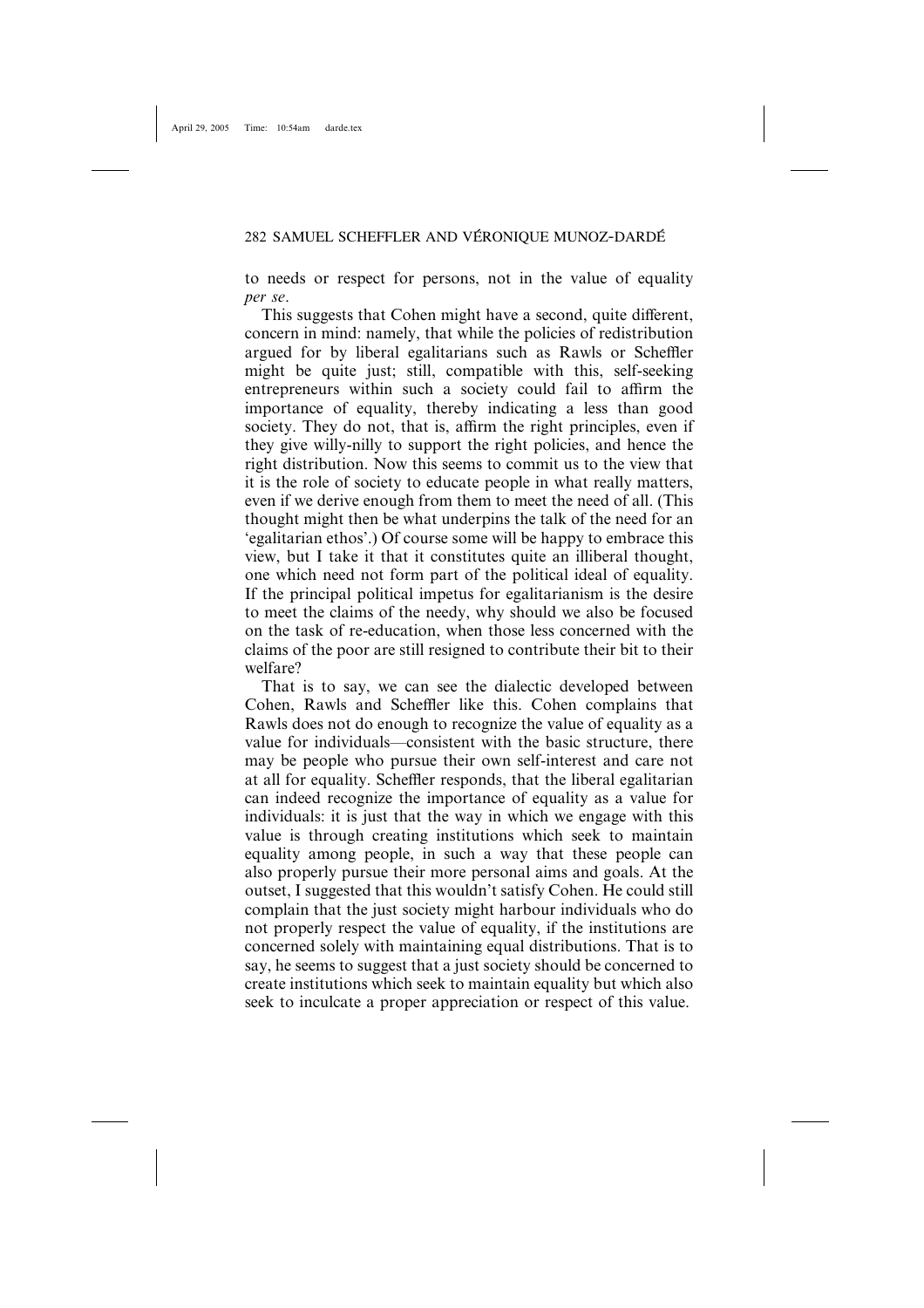In the discussion above, I have suggested a somewhat blunter rejection of Cohen's challenge. Where Cohen goes wrong, I have argued, is in supposing that we should value equality in itself in the first place, and hence that we should explain the appropriateness of the institutions we construct by reference to this value. What should move us towards favouring equal distributions are concerns which can be found just within each person's pursuit of a good life: recognizing the claims of need that others have on us. From this perspective, there need be no further value which our institutions have to embody in order for them to express an egalitarian outlook. Of course, we may add, the society which results may contain many individuals whose outlook fails to reflect what we think a good agent ought to care about. But it is doubtful that a liberal egalitarian would then conclude that what we should engage in is the re-education of these people the same set of concerns that we have.

Intrinsic egalitarians have written as if there is no way for equality to be of value to us unless it is of intrinsic value. In this context, the question 'Why value equality?' has become the question what form of consequentialism should we endorse. A consequence is that where one might have expected an echo of political debate about the demands and limits of equality, one finds instead a purely theoretical debate about the existence of certain kinds of value and what can show us that the structure of states of affairs or the presence of fairness should matter to us in itself. In effect: they seem to have undermined the political appeal of equality, and thus, contrary to their intention, the very possibility of a widespread egalitarian ethos.

My alternative suggestion is this. A properly political form of egalitarianism, one which is less creative in the values it posits to justify its principles, is liable to generate egalitarian distributive policies in the actual world (and in relevantly similar worlds). We can conceive of equality as an ideal drawing on an individualized ethics as opposed to consequentialist concerns (that is, as based in our concern for other individuals rather than as an essentially consequentialist value which has to be constrained by our respect for other individuals). So thinking of equality is to locate its appeal for us directly in the political domain. We are to think of equality as a political not metaphysical concern. That is to say that in engaging with equality we are not to suppose that